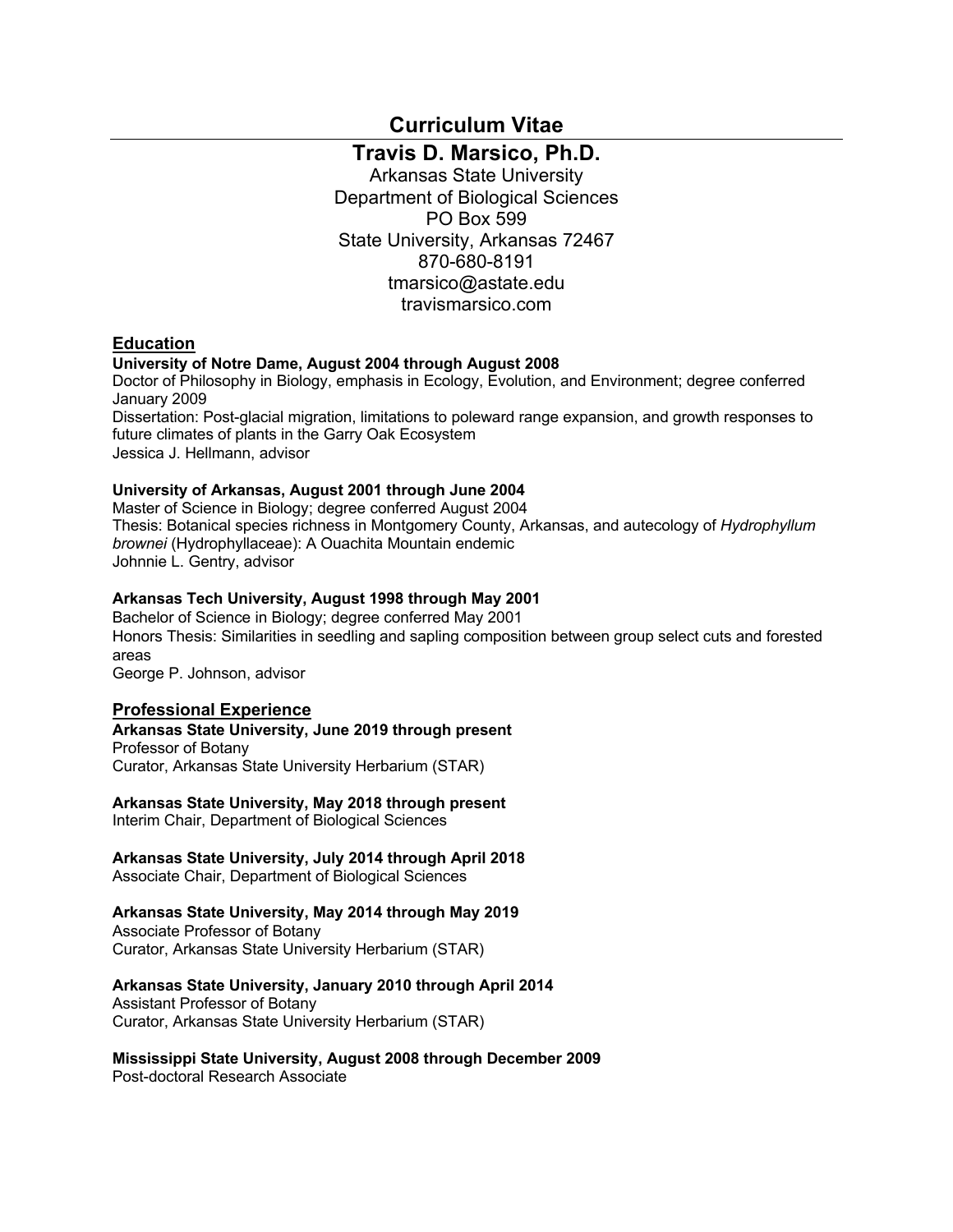§ Collaborative research on phylogeography of cactophagous moths and evolutionary ecology of interactions between these moths (both native and invasive species) and their native pricklypear hosts

## **Publications**

## **Peer-Reviewed Scientific Literature (undergraduate authors underlined)**

### **In Preparation**

- § **Marsico, T. D.**, E. Krimmel, J. J. Caron, J. R. Carter, E. Gillespie P. D. Lowe, R. McCauley, A. B. Morris, G. Nelson, M. Smith, D. L. Soteropoulos, and A. K. Monfils. The role of small herbaria in contributing to the understanding of biodiversity patterns. For submission to American Journal of Botany.
- § **Marsico, T. D.**, J. N. Reed, and R. D. Lucardi. Are industrial floristic inventories valuable for resolving taxonomic ambiguity? A test case in the genus *Glandularia*: Verbenaceae. For submission to Castanea.
- Uden, D. R., C. R. Allen, M. P. Ayres, D. A. Herms, A. M. Hoover, K. J. K. Gandhi, J. Gurevitch, N. P. Havill, R. A. Hufbauer, A. M. Liebhold, **T.D. Marsico**, A. M. Mech, K. F. Raffa, A. N. Schulz, K. A. Thomas, and P. C. Tobin. Relative risk of North American conifers to high-impact insect invasions. For submission to Ecological Applications.
- § Schulz, A. N., R. D. Lucardi, and **T. D. Marsico**. Fighting fire with fire: uncovering the drivers of nonnative insect invasions using underutilized biological control datasets. For submission to Ecology Letters.
- Schulz, A. N. and **T. D. Marsico**. Policy challenges and recommendations for detecting and managing high-impact invasive insects and plants in the United States. For submission to Environmental Science and Policy.
- § Schulz, A. N., R. D. Lucardi, and **T. D. Marsico**. Strengthening the ties that bind: evaluation of crossdisciplinary communication between the fields of invasion ecology and biological control. For submission to Scientific Reports.

### **In Review**

- § Schulz, A. N., A. M. Mech, C. R. Allen, M. P. Ayres, K. J. K. Gandhi, J. Gurevitch, N. P. Havill, D. A. Herms, R. A. Hufbauer, A. M. Liebhold, K. F. Raffa, M. J. Raupp, K. A. Thomas, P. C. Tobin, and **T. D. Marsico**. Evaluating expert assessment of non-native insect impacts on North American conifers. Submitted to NeoBiota.
- § Berrios, H. K., I. Coronado, and **T. D. Marsico**. High species richness turnover of vascular epiphytes is associated with water availability along the elevation gradient of Volcán Maderas, Nicaragua. Submitted to PLoS One.

### **In Revision**

- § Lucardi, R. D., C. E. Cunard, K. S. Burgess, J. N. Reed, S. J. Worthy, L. E. Whitehurst, and **T. D. Marsico**. An initial industrial flora: a framework for botanical research in cooperation with industry for biodiversity conservation. Submitted to PLoS One.
- § Whitehurst, L. E., C. E. Cunard, J. N. Reed, S. J. Worthy, **T. D. Marsico**, R. D. Lucardi, and K. S. Burgess. Preliminary application of DNA barcoding toward the detection of viable plant propagules at an initial, international point-of-entry in Georgia, USA. Submitted to Biological Invasions.

### **Published**

- 1. Mech, A. M., K. A. Thomas, **T. D. Marsico**, D. A. Herms, C. R. Allen, M. P. Ayres, K. J. K. Gandhi, J. Gurevitch, N. P. Havill, R. A. Hufbauer, A. M. Liebhold, K. F. Raffa, A. N. Schulz, D. R. Uden, and P. C. Tobin. 2019. Evolutionary history predicts high-impact invasions by herbivorous insects. Ecology and Evolution 9(21): 12216-12230. https://doi.org/10.1002/ece3.5709.
- 2. Schulz, A. N., R. D. Lucardi, and **T. D. Marsico**. 2019. Successful invasions and failed biocontrol: the role of antagonistic species interactions. BioScience 69(9): 711-724. https://doi.org/10.1093/biosci/biz075
- 3. Ling, T., W. H. Lang, J. Craig, M. B. Potts, A. Budhraja, J. Opferman, J. Bollinger, J. Maier, **T. D. Marsico**, and F. Rivas. 2019. Studies of Jatrogossone A as a reactive oxygen species inducer in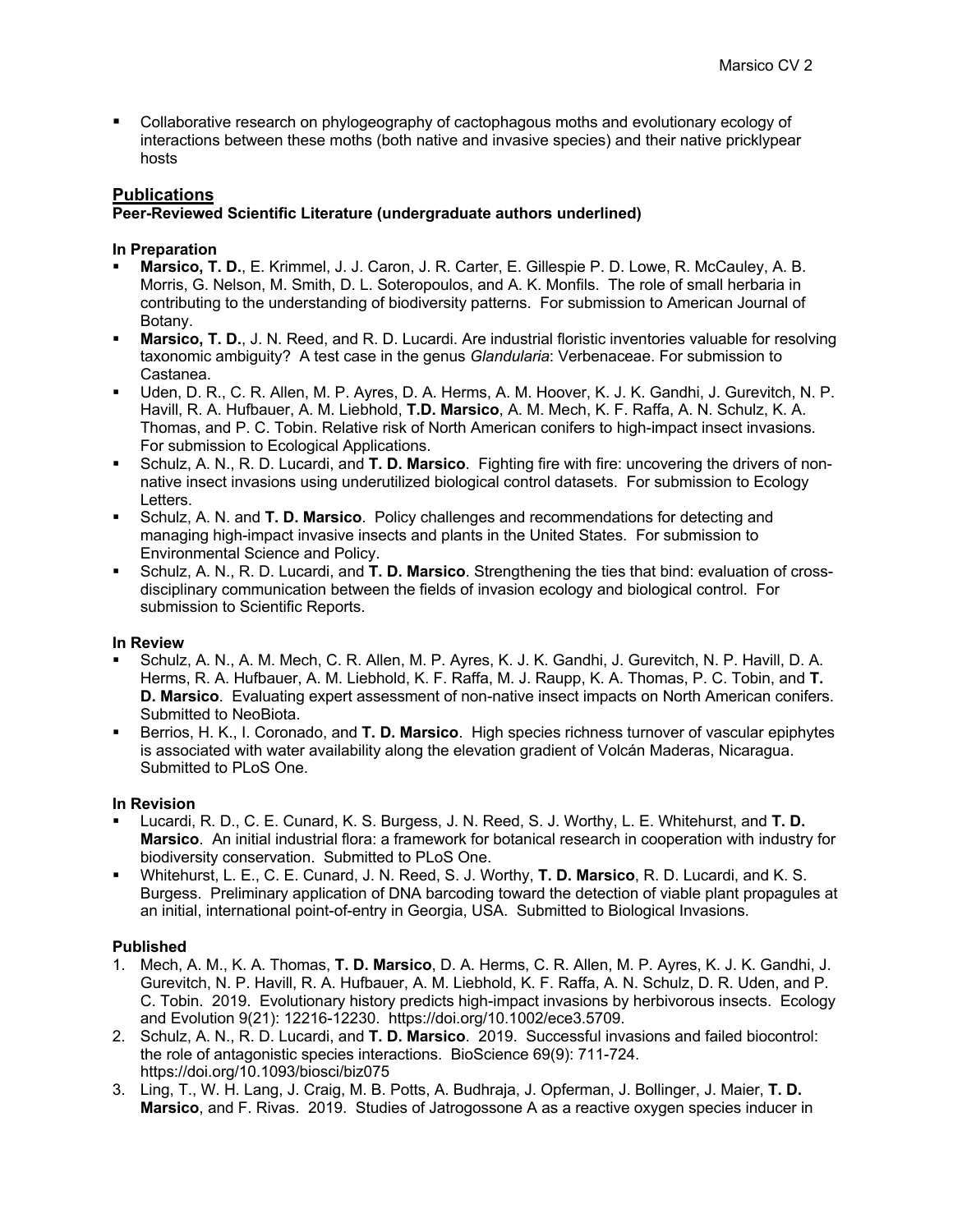cancer cellular models. Journal of Natural Products 82(5): 1301-1311. https://doi.org/10.1021/acs.jnatprod.8b01087

- 4. Gerdes, C., K. M. Harris, M. Beas-Moix, and **T. D. Marsico**. 2017. The transformative power of student-led natural history collections clubs. Collection Forum 31 (1-2): 70-83. https://doi.org/10.14351/0831-4985-31.1.70
- 5. Sauby, K. E., J. Kilmer, M. C. Christman, R. D. Holt, and **T. D. Marsico**. 2017. The influence of herbivory and weather on the vital rates of two closely related cactus species. Ecology and Evolution 7: 6996-7009. https://doi/10.1002/ece3.3232/.
- 6. Harris, K. M. and **T. D. Marsico**. 2017. Digitizing specimens in a small herbarium: a viable workflow for collections working with limited resources. Applications in Plant Sciences 5(4): 1600125.
- 7. Justus, B. G., D. R. L. Burge, J. M. Cobb, **T. D. Marsico**, and J. L. Bouldin. 2016. Macroinvertebrate and diatom metrics as indicators of water-quality conditions in connected depression wetlands in the Mississippi Alluvial Plain. Freshwater Science 35(3): 1049-1061.
- 8. Foard, M., D. J. Burnette, D. R. L. Burge, and **T. D. Marsico**. 2016. Influence of river channelization and the invasive shrub, *Ligustrum sinense*, on oak (*Quercus* spp.) growth rates in bottomland hardwood forests. Applied Vegetation Science 19(3): 401-412.
- 9. Thigpen, C. S., S. E. Trauth, and **T. D. Marsico**. 2015. A case of frugivory in a green treefrog (*Hyla cinerea*) from northeastern Arkansas. Journal of the Arkansas Academy of Science 69: 98-100.
- 10. Nelson, G., P. Sweeney, L. E. Wallace, R. K. Rabeler, D. Allard, H. Brown, J. R. Carter, M. W. Denslow, E. R. Ellwood, C. C. Germain-Autrey, E. Gilbert, E. Gillespie, L. R. Goertzen, B. Legler, D. B. Marchant, **T. D. Marsico**, A. B. Morris, Z. Murrell, M. Nazaire, C. Neefus, S. Oberreiter, D. Paul, B. R. Ruhfel, T. Sasek, J. Shaw, P. S. Soltis, K. Watson, A. Weeks, A. R. Mast. 2015. Digitization workflows for flat sheets and packets of plants, algae, and fungi. Applications in Plant Sciences 3(9): 1500065.
- 11. Burge, D. R. L., **T. D. Marsico**, and M. B. Edlund. 2015. *Stauroneis kingstonii sp. nov.* (Bacillariophyta: Naviculales), a new diatom species from the Black Swamp, Arkansas, USA. Phytotaxa 205(3): 177-186.
- 12. **Marsico, T. D.**, K. E. Sauby, C. P. Brooks, M. E. Welch, and G. N. Ervin. 2015. Phylogeographic evidence for a Florida panhandle-peninsula discontinuity in the distribution of *Melitara prodenialis* Walker (Lepidoptera: Pyralidae), a native cactus-boring moth. Insect Conservation and Biodiversity 8(4): 377-388.
- 13. Beck, J. J., N. Baig, D. Cook, N. E. Mahoney, and **T. D. Marsico**. 2014. Semiochemicals from ex situ abiotically stressed cactus tissue: A contributing role of fungal spores? Journal of Agricultural and Food Chemistry 62: 12273-12276.
- 14. Stephens, F. A., A. M. Woodard, and **T. D. Marsico**. 2012. Comparison between eggsticks of two cactophagous moths, *Cactoblastis cactorum* and *Melitara prodenialis* (Lepidoptera: Pyralidae). Florida Entomologist 95(4): 939-943.
- 15. Sauby, K. E., **T. D. Marsico**, G. N. Ervin, and C. P. Brooks. 2012. The role of host identity in determining the distribution of the invasive moth *Cactoblastis cactorum* (Lepidoptera: Pyralidae) in Florida. Florida Entomologist 95(3): 561-568.
- 16. Woodard, A. M., G. N. Ervin, and **T. D. Marsico**. 2012. Host plant defense signaling in response to a coevolved herbivore combats introduced herbivore attack. Ecology and Evolution 2: 1056-1064. DOI: 10.1002/ece3.224.
- 17. Harris, K. M., M. B. Foard, and **T. D. Marsico**. 2012. Understanding floristic diversity through a database of Greene County specimens. Journal of the Arkansas Academy of Science 66: 94-105.
- 18. Stewart, J. M., **T. D. Marsico**, D. Burge, and J. J. Hellmann. 2012. Largest known *Quercus garryana* Douglas ex Hook. clone discovered on a steep slope at the boundary of Larrabee State Park, Washington, USA. International Oaks 23: 68-75.
- 19. Schartel, T. E., **T. D. Marsico**, and C. P. Brooks. 2011. First records of the parasitoid *Temelucha sinuata* Cushman (Hymenoptera: Ichneumonidae) in Mississippi and Florida, U.S.A. Entomological News 122: 376-377.
- 20. **Marsico, T. D.**, L. E. Wallace, G. N. Ervin, C. P. Brooks, J. E. McClure, and M. E. Welch. 2011. Geographic patterns of genetic diversity from the native range of *Cactoblastis cactorum* (Berg) support the documented history of invasion and multiple introductions for invasive populations. Biological Invasions 13: 857-868.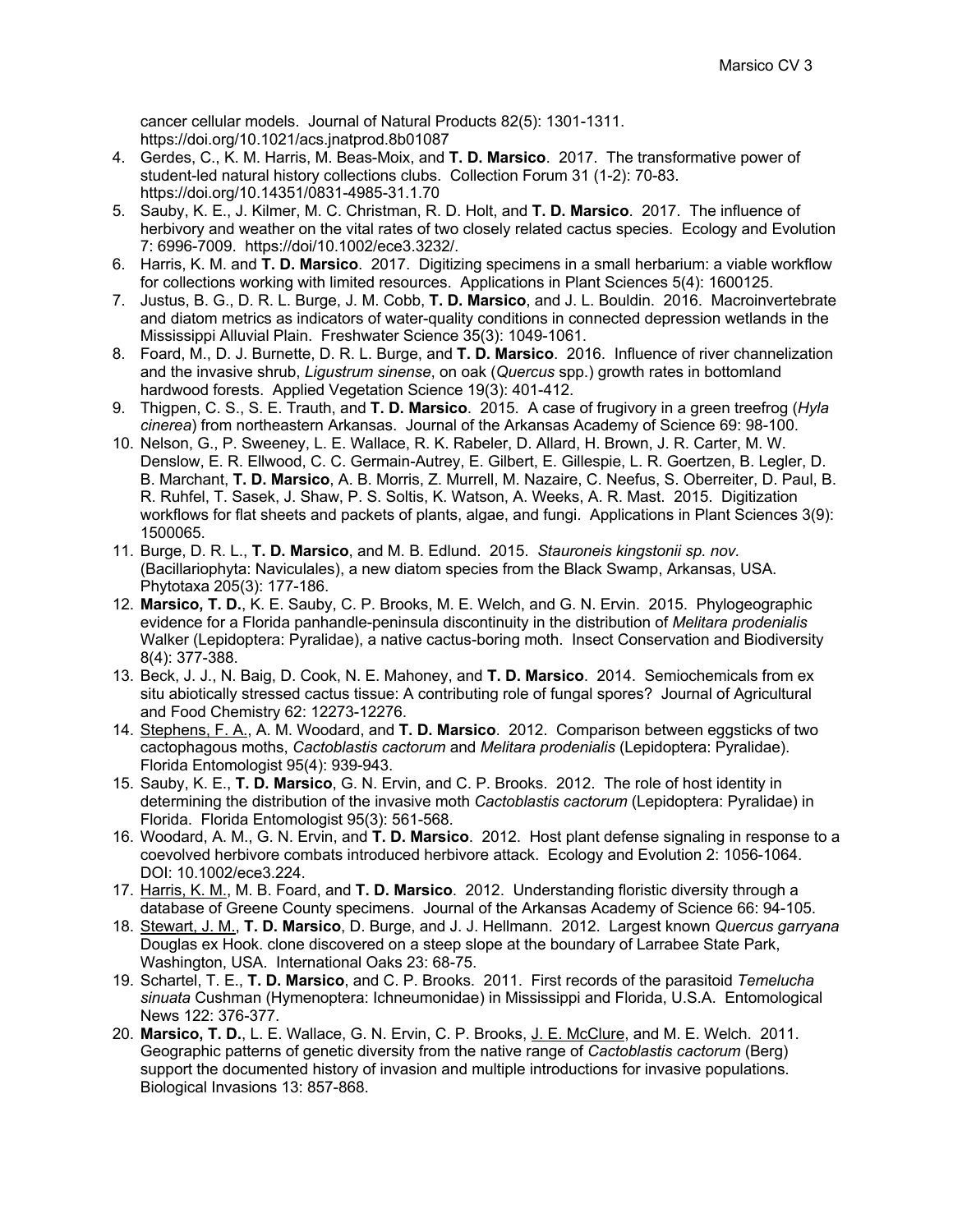- 21. **Marsico, T. D.**, J. W. Burt, E. K. Espeland, G. W. Gilchrist, M. A. Jamieson, L. Lindström, G. K. Roderick, S. Swope, M. Szűcs, and N. D. Tsutsui. 2010. Underutilized resources for studying the evolution of invasive species during their introduction, establishment, and lag phases. Evolutionary Applications 3: 203-219.
- 22. **Marsico, T. D.** and J. J. Hellmann. 2009. Dispersal limitation inferred from an experimental translocation of *Lomatium* (Apiaceae) species outside their geographic ranges. Oikos 118: 1783- 1792.
- 23. Pelini, S. L., J. D. K. Dzurisin, K. M. Prior, C. M. Williams, **T. D. Marsico**, B. J. Sinclair, and J. J. Hellmann. 2009. Translocation experiments with butterflies reveal limits to enhancement of poleward populations under climate change. Proceedings of the National Academy of Sciences of the United States of America 106: 11160-11165.
- 24. **Marsico, T. D.**, J. J. Hellmann, and J. Romero-Severson. 2009. Patterns of seed dispersal and pollen flow in *Quercus garryana* (Fagaceae) following post-glacial climatic changes. Journal of Biogeography 36: 929-941.
- 25. **Marsico, T. D.** 2006. Life history and environmental factors influence population density and stage structure in *Hydrophyllum brownei*. American Midland Naturalist 156(1): 178-188.
- 26. **Marsico, T. D.** 2005. The vascular flora of Montgomery County, Arkansas. Sida 21(4): 2389-2423.
- 27. MacRoberts, B. R., M. H. MacRoberts, and **T. D. Marsico.** 2005. Preliminary survey of the vascular flora of the Ouachita Mountains Biological Station, Polk County, Arkansas. Bulletin of the Museum of Life Sciences, No. 13, Louisiana State University in Shreveport. 19 pp.
- 28. **Marsico, T. D.** 2004. Vascular plant species inventory of Richardson Bottoms Wildlife Viewing Area. Journal of the Arkansas Academy of Science 58: 121-130.
- 29. **Marsico, T. D.** 2003. On the rare endemic *Hydrophyllum brownei* Kral & Bates (Browne's waterleaf): New population information and a recommendation for change in status. Journal of the Arkansas Academy of Science 57: 100-110.

### **In Memorium**

§ **Marsico, T. D.** 2016. In Memorium: George Pryor Johnson (20 March 1956-16 December 2015). Journal of the Botanical Research Institute of Texas 10(1): 295-298.

### **Book Review**

§ **Marsico, T. D.** 2005. The Monarch Butterfly: Biology and Conservation, K. S. Oberhauser and M. J. Solensky, Cornell University Press, 2004. American Midland Naturalist 154: 479-480.

### **Education Modules**

§ Monfils, A., E. Krimmel, D. Linton, **T. Marsico**, A. Morris, and B. Ruhfel. 2019. Connecting students to citizen science and curated collections. QUBES. doi: doi:10.25334/Q4DN0M

### **Educational Pieces**

- **Marsico, T. D.** 2016. Making the most of the legacy: Using Notes from Nature to discover and disseminate specimen label data. Claytonia 36(2): 3-7.
- § **Marsico, T. D.** 2006. Herbaceous species' northern range margins—Does rarity matter for range shifts? Friends of Beacon Hill Park Newsletter. Victoria, British Columbia.

## **Agency reports**

- § **Marsico, T. D.** and D. Burge. 2011. National Wetland Condition Assessment (NWCA) 2011; Results from the Arkansas Vegetation Laboratory.
- § **Marsico, T. D.** and M. Foard. 2011. 2011 Shelby Farms Park Conservancy Vascular Plant Inventory Report. Prepared for Dr. Cheryl Goudie and the University of Memphis Environmental Research Center.
- § **Marsico, T. D.** and M. Foard. 2011. 2011 Northern Crowley's Ridge Vascular Plant Inventory Report. Prepared for Theo Witsell at the Arkansas Natural Heritage Commission.

## **Contributions Noted**

§ Cobb, K. 2017 (November 23). Marsico, Saunders honored at advisor luncheon. Jonesboro Sun.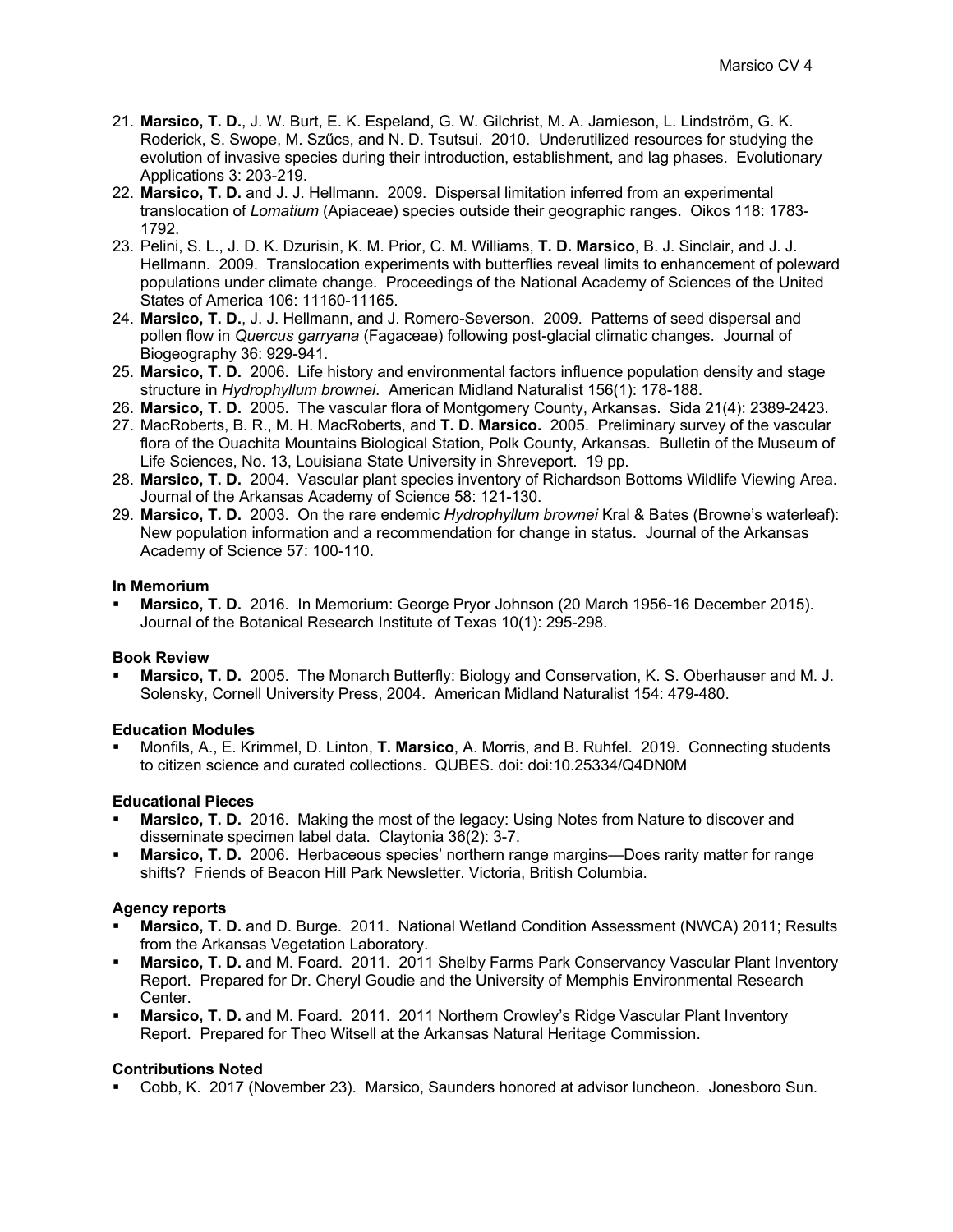- § Cobb, K. 2017 (October 15). Bioblitzin' at Bearitage. Jonesboro Sun. Article is focused on a particular bioblitz event hosted by the Arkansas Center for Biodiversity Collections (ACBC) and the Department of Biological Sciences and attended by A-State students, faculty, and community members. Article also mentions the advantages of having bioblitz events more generally.
- § Morris, S. 2017 (September 3) Diversity: Marsico family takes sabbatical in Nicaragua. Jonesboro Sun. Article focuses on 5-month sabbatical trip.
- § Morris, S. 2016 (October 22). ASU students, faculty catalogue wildlife in first BioBlitz event. Jonesboro Sun.
- § Morris, S. 2016 (September 5). Profs secure science grants. Jonesboro Sun. Article is focused on the biodiversity research by Marsico and collaborator Dr. Brook Fluker funded by two NSF grants totaling \$5.48M.
- § Morris, S. 2016 (September 4). ASU faculty a community resource. Article mentions Marsico and the Arkansas State University Herbarium in the context of providing plant identification services to the community. The article focused on the community services the faculty in the Department of Biological Sciences provides.
- § Vandagriff, S. 2016 (September 3). Growing goals. Jonesboro Sun. The story focuses on planting of a bald cypress (*Taxodium distichum*) tree at Jonesboro Math and Science Magnet School for which students tossed pieces of compostable paper with their goals written on them into the hole in which the tree was planted. Marsico planted the tree with students.
- § Original story by A-State Director of University Communications, Thomas Moore. Posted by Symphonie Privett, Anchor – Reporter, KAIT, Region 8 News. 2016 (September 1). A-State professors head up multi-million dollar research projects. Retrieved from: http://www.kait8.com/story/32950801/a-state-professors-head-up-multi-million-dollar-researchprojects. This story was picked up by 53 other Raycom television stations throughout the United States.
- § Moore, T. 2016 (August 30). News Article: National Science Foundation approves \$5.48 million in grants for biodiversity projects led by A-State researchers. Retrieved from: http://www.astate.edu/news/national-science-foundation-approves-5-48-million-in-grants-forbiodiversity-projects-led-by-a-state-researchers. This article is associated with a video clip of Marsico and collaborator Dr. Brook Fluker explaining the projects.
- § Moore, T. 2016 (August 30). News Article: Biodiversity projects headed by A-State Researchers. Retrieved from: http://www.astate.edu/news/biodiversity-projects-headed-by-a-state-researchers.
- § Cobb, K. (Features Editor). 2016 (March 20). Living Section Feature: Later Gator: Students assemble alligator skeleton for educational display. Jonesboro Sun. Retrieved from jonesborosun.com. Article focused on Natural History Collections curation club outreach display project.
- § Moore, T. 2016 (March 8). News Article: Students assemble alligator skeleton for educational display. Arkansas State University. Retrieved 11 March 2016 from http://www.astate.edu/news/students-assemble-alligator-skeleton-for-educational-display. Article focused on Natural History Collections curation club outreach display project.
- § Morris, S. 2014 (August 20). A-State digitizes parts of plant collection with STAR Herbarium. Jonesboro Sun. Article focused on digitization efforts in the Arkansas State University Herbarium and the outreach that the herbarium provides to the local community.
- § No author given. 2013 (Fall Newsletter). 2013 Fitzgerald Travel Grant Awardees: Kari Harris. SPNHC Newsletter. Article focused on graduate student Kari Harris receiving the travel award.
- § Harris, K. M. 2013 (Fall Newsletter). Emerging Professionals Group. SPNHC Newsletter. Article focused on the new Emerging Professionals group in SPNHC, chaired by Kari Harris.
- § No author given. 2013 (September 1). Doctoral student studies cacti to help naturally battle insects, other pests. Jonesboro Sun. Retrieved from jonesborosun.com. Article focused on funding to graduate student Anastasia M.W. Cooper from the Graduate Women in Science.
- § No author given. 2013 (August 24). Cooper receives grant for doctoral research. Jonesboro Sun. Retrieved from jonesborosun.com. Article focused on funding to graduate student Anastasia M.W. Cooper from the Graduate Women in Science.
- § Pruitt, S. F. 2013 (August 23). Grad student connecting art, science. Jonesboro Sun. Retrieved from jonesborosun.com. Article focused on graduate student Meghan Foard's work in Arkansas State University's Art in Science Club.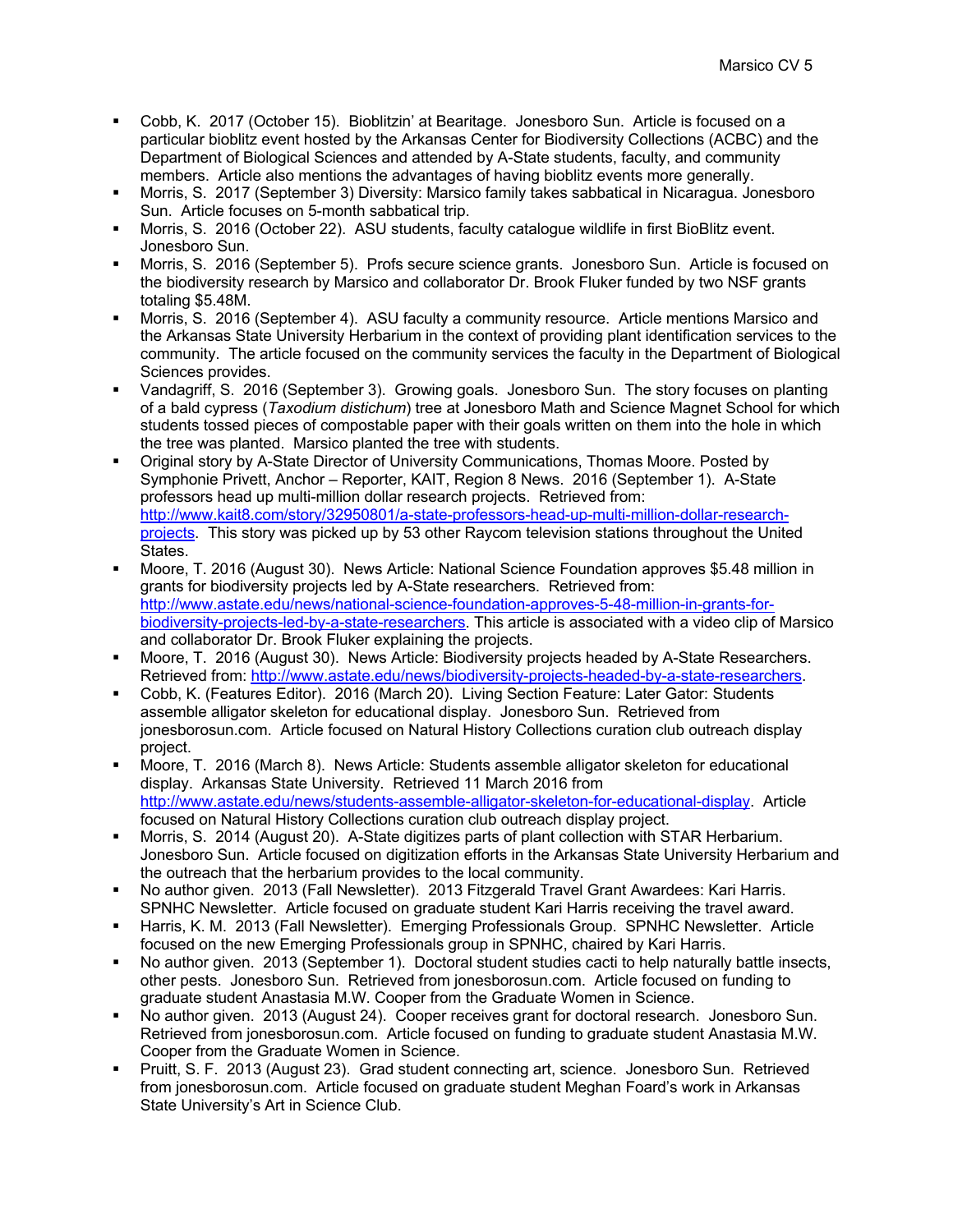- § Middleton, A. 2013 (April 24). Westside to build wildlife habitat. Jonesboro Sun. Retrieved from jonesborosun.com. Article focused on a student-driven wildlife habitat project at Westside School, mentioning Marsico and his students who identified some plant species on site.
- § Pruitt, S. F. 2013 (March 12). Foard helps teach Harrisburg Middle School pupils. Jonesboro Sun. Retrieved from jonesborosun.com. Article focused on graduate student Meghan Foard's work with the NSF-funded GK12 program in a rural area school.
- § No author given. 2012 (September 8). Conservation scholarships given. Jonesboro Sun. Retrieved from jonesborosun.com. The article listed graduate students Meghan Foard and Anastasia Woodard as recipients of the Arkansas Game and Fish Commission Conservation Scholarships.
- § No author given. 2012 (September 6). ASU GK12 program continues at Wilson campus. The Osceola Times. Article focused on graduate student Anastasia Woodard's STEM teaching at South Mississippi County Elementary School through the NSF-funded GK12 program.
- § University of Notre Dame. 2009 (June 25). Insights into how climate change might impact species' geographic ranges. ScienceDaily. Retrieved 10 July 2009 from www.sciencedaily.com/releases/2009/06/090623150617.htm. Article focused on Hellmann Lab research.
- § Rignuette, J. 2007. Test plots on Beacon Hill. In Beacon Hill Park History 1842-2006, Chapter 21. http://islandnet.com/beaconhillpark/contents/chapter21.htm. Article focused on graduate student Travis Marsico's research in an urban natural area.
- Witsell, T. 2005. Montgomery County flora inventory yields 1,111 taxa of vascular plants. Claytonia 25(1): 2. Article focused on graduate student Travis Marsico's master's thesis research outcomes and contributions to the knowledge of Arkansas plant species distribution.

# **Grants**

## **Grant Funding Awarded to Marsico (\$6,026,235 in funding since 2010)**

- 1. Arkansas Herbarium Digitization (October 2019-December 2019); Arkansas Native Plant Society; **\$1500**; PI
- 2. Forecasting high-impact insect invasions by integrating probability models with i-Tree from urban to continental scales (June 2019-May 2021); USDA Forest Service, National Urban and Community Forestry Challenge Cost-Share Grant Program; **\$561,784** (50% is cost-share); Project Partner committing salary match to work on project; Ruth Hufbauer PI, Matt Ayres Co-PI; Daniel Herms Co-PI; Scott Maco Co-PI
- 3. Expanding the Network of Natural History Collections Clubs through Workshops to Broaden Participation of Students in Biodiversity Collections (March 2019-February 2020); National Science Foundation (DBI-1908728); **\$49,969**; Co-PI
- 4. Vascular Plant Inventory of Big Lake and Wapanocca National Wildlife Refuges (August 2018- September 2019); US Fish and Wildlife Service; **\$25,589**; PI
- 5. Flora of Poinsett County, Arkansas 2018 (March 2018-June 2018); Arkansas Natural Heritage Commission; **\$20,000**; PI
- 6. Engaging Students in Biodiversity Collections through a Network of Natural History Collections Clubs: A SPNHC 2017 Workshop (July 2017-June 2018); National Science Foundation (DBI-1744392); **\$49,622**; Co-PI
- 7. Exploring Unrecorded Species Richness in Arkansas's Mississippi Alluvial Plain and Crowley's Ridge Regions through a Poinsett County Floristic Survey (October 2016-May 2017); Arkansas Natural Heritage Commission; **\$15,000**; PI
- 8. CSBR: Natural History: Development of the Arkansas Center for Biodiversity Collections to advance biodiversity research and education (September 2016-August 2019); National Science Foundation (DBI-1561743); **\$478,094**; Co-PI
- 9. Collaborative Research: Upper Delta Region Biodiversity Scholarship (August 2016-July 2021); National Science Foundation (DUE-1564954); **\$3,271,703**; PI and Coordinating PI of Collaborative Project that involves three campuses (A-State, Murray State University, and Southern Illinois University Carbondale) and two awards totaling \$5M
- 10. Plant species assembly and community turnover along an elevation gradient within cloud forests on Volcán Maderas, Isla de Ometepe, Nicaragua (July 2016-June 2017); Arkansas State University Faculty Research Award; **\$3,038**; PI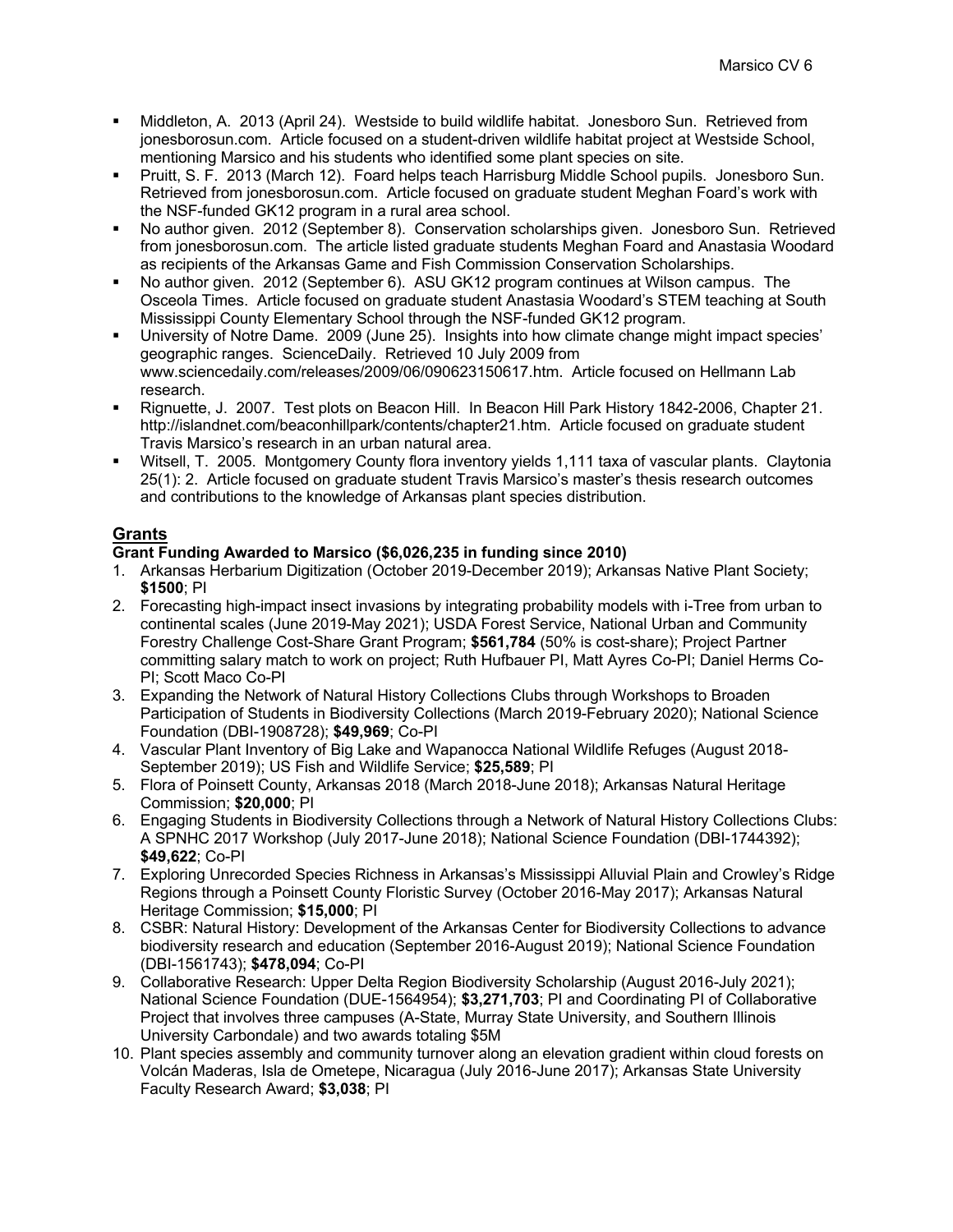- 11. GRADES SR: Plant species assembly and community turnover along an elevation gradient within cloud forests on Volcán Maderas, Isla de Ometepe, Nicaragua (May 2016-June 2017); Arkansas State University College of Sciences and Mathematics; **\$10,913**; PI
- 12. Plant species assembly and community turnover along an elevation gradient within cloud forests on Volcán Maderas, Isla de Ometepe, Nicaragua (January 2016); Eleanor Lane Faculty Endowment for International Travel; **\$300**; PI
- 13. Predicting the next high-impact insect invasion: Elucidating traits and factors determining the risk of introduced herbivorous insects on North American native plants (October 2015-September 2017); USGS John Wesley Powell Center for Analysis and Synthesis; **\$150,819**; Co-PI
- 14. Morphological identification of plant propagules entering the United States from abroad via the Port of Savannah (May 2015-December 2019); Joint Venture 15-JV-11330129-032 with USDA Forest Service, Southern Research Station; **\$146,420**; PI
- 15. The role of small natural history collections in contributing to understanding of species distribution (April 2015); Spring 2015 Provost's Faculty Professional Development Award, Arkansas State University; **\$869**; PI
- 16. Digitization TCN: Collaborative Research: The key to the cabinets: Building and sustaining a research database for a global biodiversity hotspot (August 2014-July 2019); National Science Foundation (EF-1410098); **\$127,553**; PI and Lead of Education and Outreach Team; Total project budget across 12 participating states \$2.5M
- 17. A meta-analysis of biological control experiments to elucidate mechanisms of herbivorous insect invasions and effective control options (June 2014-June 2019); Cooperative Agreement 14-CA-11330129-036 with the USDA Forest Service, Southern Research Station; **\$51,204**; PI
- 18. Digitizing Arkansas's tracked plant specimens at the Arkansas State University Herbarium (March 2014-May 2014); Arkansas Natural Heritage Commission; **\$2,000**; PI
- 19. GRADES SR: Bio-guided screening of Arkansas native plants to identify lead compounds for the treatment of high-risk pediatric hematological cancers (January 2014-June 2014); Arkansas State University College of Sciences and Mathematics; **\$11,798**; Co-PI
- 20. Plant defense-signaling volatiles from whole plants and hairy root cultures for the development of environmentally-friendly pest control through enhancement of plants' natural defenses (September 2013-June 2015); Arkansas Biosciences Institute; **\$49,941**; PI
- 21. Mechanisms and consequences of Chinese privet (*Ligustrum sinense* Lour.) invasions in urban and agricultural forested wetlands of the Southeast (August 2013-June 2014); Judd Hill – Environmental Biology Endowment; **\$21,586**; PI
- 22. Determining influences of stream channelization and an invasive species on rate of canopy tree growth in an urban park (January 2013-January 2014); Tree Fund, Jack Kimmel International Grant Program; **\$6,284**; PI
- 23. GRADES SR: Preliminary data for research on the role of host-herbivore coevolution in eliciting plant defense responses (March 2013-June 2013); Arkansas State University College of Sciences and Mathematics; **\$5,000**; PI
- 24. Selection of hairy root cultures to optimize production of plant defense compounds (July 2012-June 2013); Arkansas State University Faculty Research Award; **\$8,733**; PI
- 25. The Experiential Learning Fellowship (ELF) Program (August 2011-July 2017); National Science Foundation (DUE-1060209); **\$567,185**; PI (October 2012-present), Co-PI (August 2011-October 2012)
- 26. Mechanisms and impacts of Chinese privet invasion in the Southeast United States (July 2011-June 2012); Judd Hill Foundation; **\$5,560**; PI
- 27. Identification of biological methods for evaluating wetland water quality conditions in Arkansas (May 2011-September 2013); United States Environmental Protection Agency; **\$317,661**; Co-PI
- 28. Next-generation sequencing pilot award (January 2011-September 2011); Arkansas Plant Powered Production Center; **\$7,250**
- 29. Crowley's Ridge botanical inventory (April 2010-May 2011); Arkansas Natural Heritage Commission; **\$20,000**; PI
- 30. Botanical inventory of Shelby Farms Park Conservancy (July 2010-May 2011); subcontract from the University of Memphis; **\$5,000**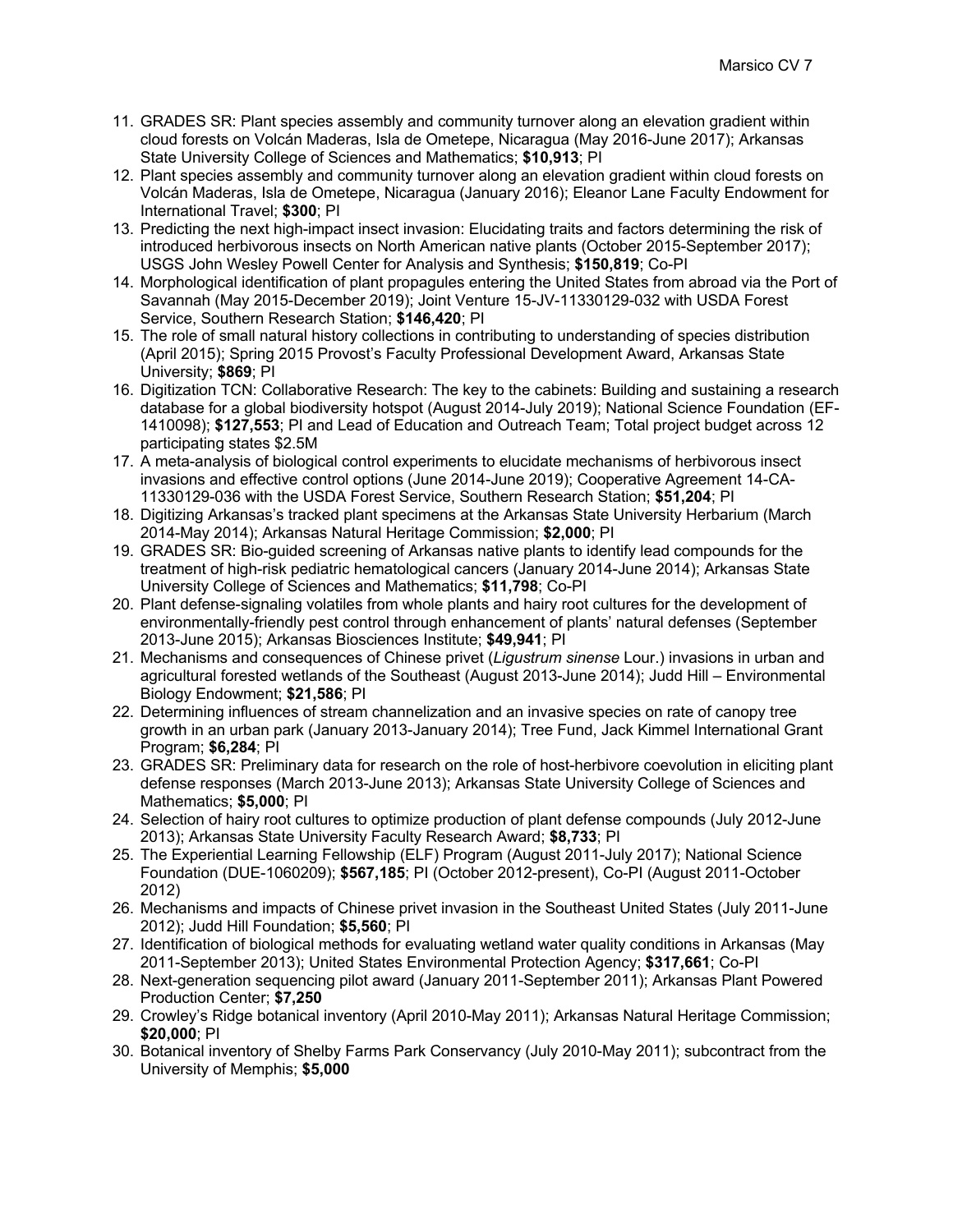- 31. The phylogeography of *Cactoblastis cactorum* in its native Argentina as a baseline for predicting local adaptation and species invasion (July 2010-June 2011); Arkansas State University Faculty Research Award; **\$3,860**; PI
- 32. Arkansas Biosciences Institute faculty grant (January 2010-June 2010); Arkansas State University; **\$30,000**; PI

### **Lab-Related Grant Funding Awarded to Marsico Students (\$24,830 in funding since 2011)**

- 1. Delzie Demaree Research Grant from the Arkansas Native Plant Society (2019); Awardee: Diana Soteropoulos; Advisor: T. D. Marsico; **\$2,000**
- 2. Delzie Demaree Research Grant from the Arkansas Native Plant Society (2018); Awardee: Dylan DeRouen; Advisor: T. D. Marsico; **\$2,000**
- 3. Great Lakes National Scholarship (2016); Awardee: Ashley Schulz; Advisor: T. D. Marsico; **\$2,500**
- 4. Characterization of Temporal and Spatial Aspects of Defense Transfer between Defending and Non-Defending Host Plants (July 2013-June 2014); Graduate Women in Science Eloise Gerry Fellowship; Awardee: Anastasia Cooper; Advisor: T. D. Marsico; **\$8,330**
- 5. Mechanisms and Impacts of Chinese Privet Invasion (May 2012-April 2013); Arkansas Native Plant Society Delzie Demaree Research Grant; Awardee: Meghan Foard; Advisor: T. D. Marsico; **\$1,000**
- 6. Spatial and Temporal Characterization of Plant-to-Plant Signaling of *Opuntia humifusa* (January 2013-May 2013); Arkansas Department of Higher Education Student Undergraduate Research Fellowship (SURF); Awardee: Kassandra Riley; Mentor: T. D. Marsico; **\$5,000**
- 7. Cactus-Derived Volatile Organic Compounds as a Potential Control Agent of the Invasive Cactus Borer *Cactoblastis cactorum* (Lepidoptera: Pyralidae) (April 2011-March 2014); Garden Club of America Award in Desert Studies; Awardee: Anastasia Woodard; Advisor: T. D. Marsico; **\$4,000**

## **Honors / Awards**

## **Fellowships**

- § National Academies Education Fellow in the Life Sciences, The National Academies (2013-2014)
- § Arthur J. Schmitt Presidential Fellowship, University of Notre Dame (2004-2008)
- § Biology Department Senior Fellowship, Arkansas Tech University (2001)

## **Scholarships**

- § Arkansas Native Plant Society Aileen McWilliam Scholarship (2000, 2002)
- § Arkansas Tech University Honors Scholarship (1998-2001)
- § Arkansas Academic Challenge Scholarship (1998-2001)

### **Awards**

- § "You Made a Difference" Advisor Award, Wilson Advising Center, Arkansas State University (2017- 2018)
- § Outstanding Graduate Faculty Mentor, presented by the Arkansas State University Graduate Student Council (2015-2016)
- 2<sup>nd</sup> Place Poster Award for Master's level students to Meghan Foard at the Arkansas Soil and Water Education Conference, Jonesboro, AR (2014)
- 3<sup>rd</sup> Place Poster Award for Master's level students to John Kilmer at the Arkansas Soil and Water Education Conference, Jonesboro, AR (2014)
- § Anastasia Woodard was winner of the Botanical Society of America Southeastern Section Student Poster Award at the Association of Southeastern Biologists meeting, Charleston, WV (2013)
- 3<sup>rd</sup> Place Poster Award for Faculty/Staff in the Biological Division at the NSF Bioinformatics Workshop to Foster Collaborative Research, Little Rock, AR (2013)
- 3<sup>rd</sup> Place Award to graduate student Anastasia Woodard for poster presentation at P3 Research Symposium, Heber Springs, AR (2011)
- § Great Lakes Climate Change Summit Travel Award (2007)
- § Certificate of Academic Excellence, Arkansas Tech University's School of Physical and Life Sciences (2001)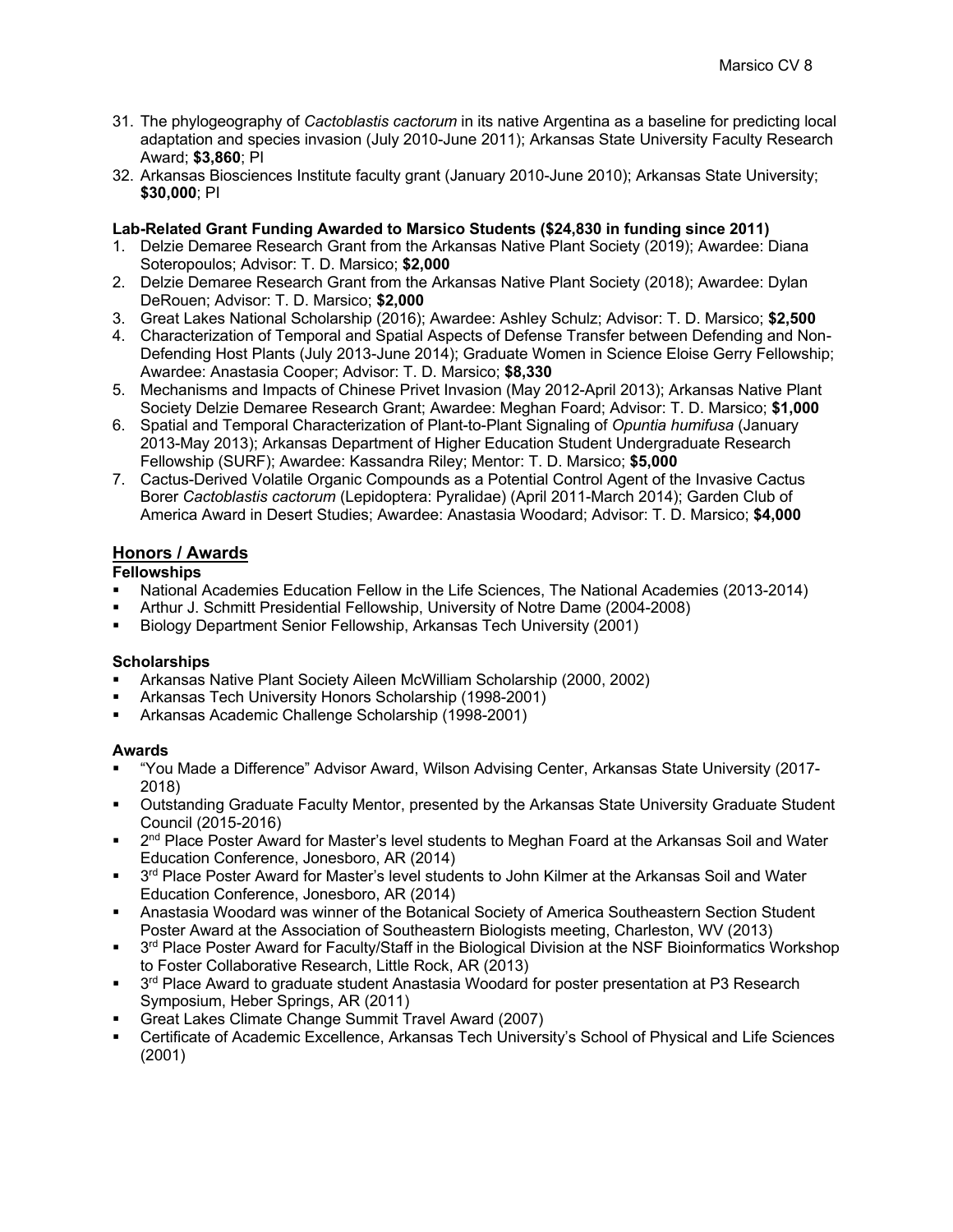# **Professional Activities**

#### **Contract / Consulting Work**

**United States Geological Survey / US Environmental Protection Agency, March 2011 to December 2011** 

Botanist, Arkansas unit of National Wetlands Condition Assessment

### **Teaching**

### **Courses Taught at Arkansas State University**

- § Biology of Plants (undergraduate)
- § Biology of Plants Laboratory (undergraduate)
- § Community Ecology and Phylogenetics (undergraduate / graduate)—course developed by Marsico
- § Curation of Collections (undergraduate / graduate)—course developed by Marsico
- § Dendrology (undergraduate / graduate)—course developed by Marsico
- Evolutionary Biology (graduate)
- § Global Change Biology (graduate)—course developed by Marsico
- Making Connections Biology (first-year-experience undergraduate)
- § Mechanisms of Speciation (graduate)
- Natural History Collections Research Design (undergraduate / graduate)—course developed by Marsico
- § Plant Physiology (undergraduate / graduate)
- Plant Systematics (undergraduate / graduate)—course developed by Marsico

### **Course Taught at Mississippi State University**

§ Global Change Biology (graduate)—course developed by Marsico

### **Students Advised**

# **Graduate Students**

Research Advisor

Hazel K. Berríos Alvarez (August 2015-May 2019), M.S. Biology THESIS: Species Richness Patterns and Plant Size of Vascular Epiphytes along an Elevation Gradient in the Tropical Montane Forest of Volcán Maderas, Nicaragua

- David R. L. Burge (June 2011-August 2014), M.S. Environmental Science THESIS: Relations of Water Quality, Land-Use Buffers, and Diatom Communities of Connected Depressions within the Cache River Watershed, Arkansas, USA
- Anastasia M. W. Cooper (formerly A. M. Woodard) (May 2010-January 2014), Ph.D. student, Molecular Bioscience program; completed Biology M.A., May 2014 under the supervision of Dr. Tanja McKay
- Dylan DeRouen (August 2017-present), M.S. student, Biology program, expected graduation December 2020) THESIS TOPIC: Assessing vascular plant species richness and composition across anthropogenic systems and level IV ecoregions in Critenden and Mississippi Counties of Arkansas
- Meghan B. Foard (August 2010-August 2014), M.S. Environmental Science THESIS: Causes and Consequences of Chinese Privet (*Ligustrum sinense* Lour.) Invasion in Hydrologically Altered Forested Wetlands
- Kari M. Harris (January 2012-August 2014), M.A. Biology MAJOR PROJECT: Digitizing Specimens in a Small Herbarium: A Viable Workflow for Collections Working with Limited Resources MINOR PROJECT: STAR Herbarium Policy

John Kilmer (January 2013-August 2016), M.S. Biology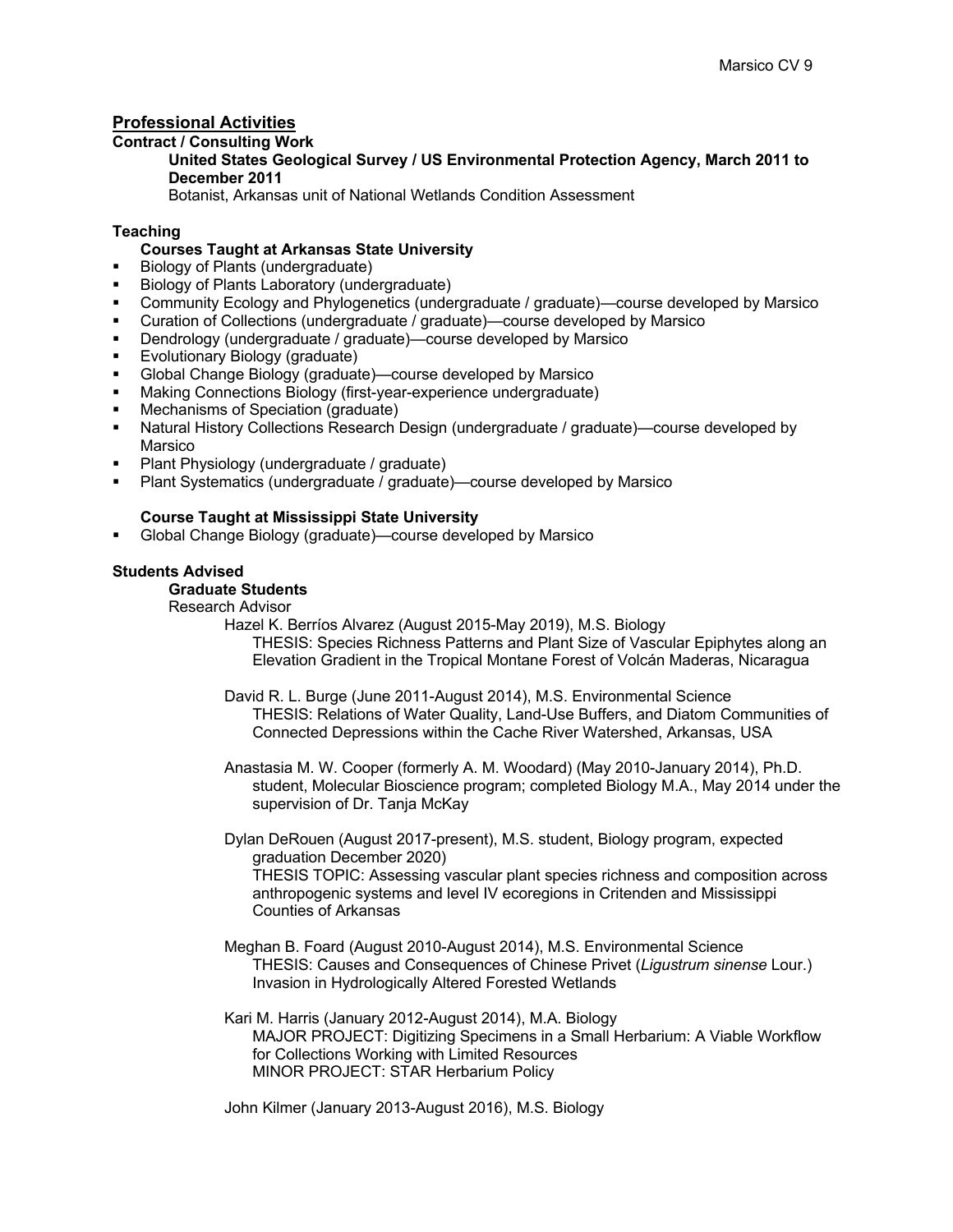THESIS: Characterization of Chemical Profiles Produced by *Opuntia humifusa* in Response to Herbivory and Exogenous Methyl Jasmonate in Comparison to Hairy Root Cultures

- Jennifer N. Reed (January 2016-present), M.S. student, Biology program, expected graduation December 2019 THESIS TOPIC: Exposing collection bias in plant diversity surveys in eastern Arkansas utilizing Poinsett County species richness
- Ashley Schulz (August 2015-present), Ph.D. student, Environmental Science program, expected graduation December 2019 DISSERTATION TOPIC: An assessment of non-native insect species' mechanisms of invasion, impact, management, and policy
- Diana Soteropoulos (August 2017-present), Ph.D. student, Environmental Science program, expected graduation May 2021 DISSERTATION TOPIC: Floristics in Arkansas: surveying and quantifying management impact of rare ecosystems, launching floristic quality assessment, and predicting rare plant distribution

#### Thesis Committee Member

Melissa Bobowski (graduated August 2013), M.S. Biology Lee Bryant (graduated May 2018), M.S. Biology Jignesh Chandarana (graduated December 2010), M.S. Biology Jennifer Cobb (graduated December 2013), M.S. Environmental Science Ann Marie Coile (graduated May 2013), M.S. Biology Crystal Griffin (present), M.S. student, Biology program Brook Hale (graduated August 2016), M.S. Biology Sara Harrod (present), Ph.D. student, EVS program Abbas Karouni (graduated August 2018), M.A. Biology Praneeth Kamana (graduated May 2011), M.S. Biology John Kelly (graduated December 2013), M.S. Biology Mary K. Kilmer (graduated May 2017), Ph.D. Environmental Science Daniel Itsvanko (graduated May 2015), M.S. Environmental Science Emma Martin (present), M.S. student, EVS program Brittany McCall (present), Ph.D. student, EVS program Amber McCammon (present), Ph.D. student, EVS program Alexsis Mross (present), M.S. student, Biology program Nirman Nepal (present), Ph.D. student, MBS program Dinesh Neupane (graduated May 2017), Ph.D. Environmental Science Doug Raybuck (graduated December 2016), M.S. Biology Jonathan Stanley (present), Ph.D. student, EVS program Nathan Stephens (graduated August 2011), M.S. Biology Arin Vann (present), M.S. student, Biology program Rachel Welicky (graduated December 2015), Ph.D. Environmental Science Lauren Whitehurst (graduated May 2019), M.S. Biology at Columbus State University, Columbus, GA Jennifer Wilcox (graduated December 2017), M.S. Biology Amy Wynia (graduated December 2013), M.S. Biology Joe Youtz (present), M.S. student, Biology program Jacob Wessels (present), M.S. student, Biology program

#### **Undergraduate Honors Theses**

#### Research Advisor

Nathan Baggett (graduated May 2019): Putting Sedges on the MAP: Georeferencing and Analyzing Cyperaceae Specimens in Eastern Arkansas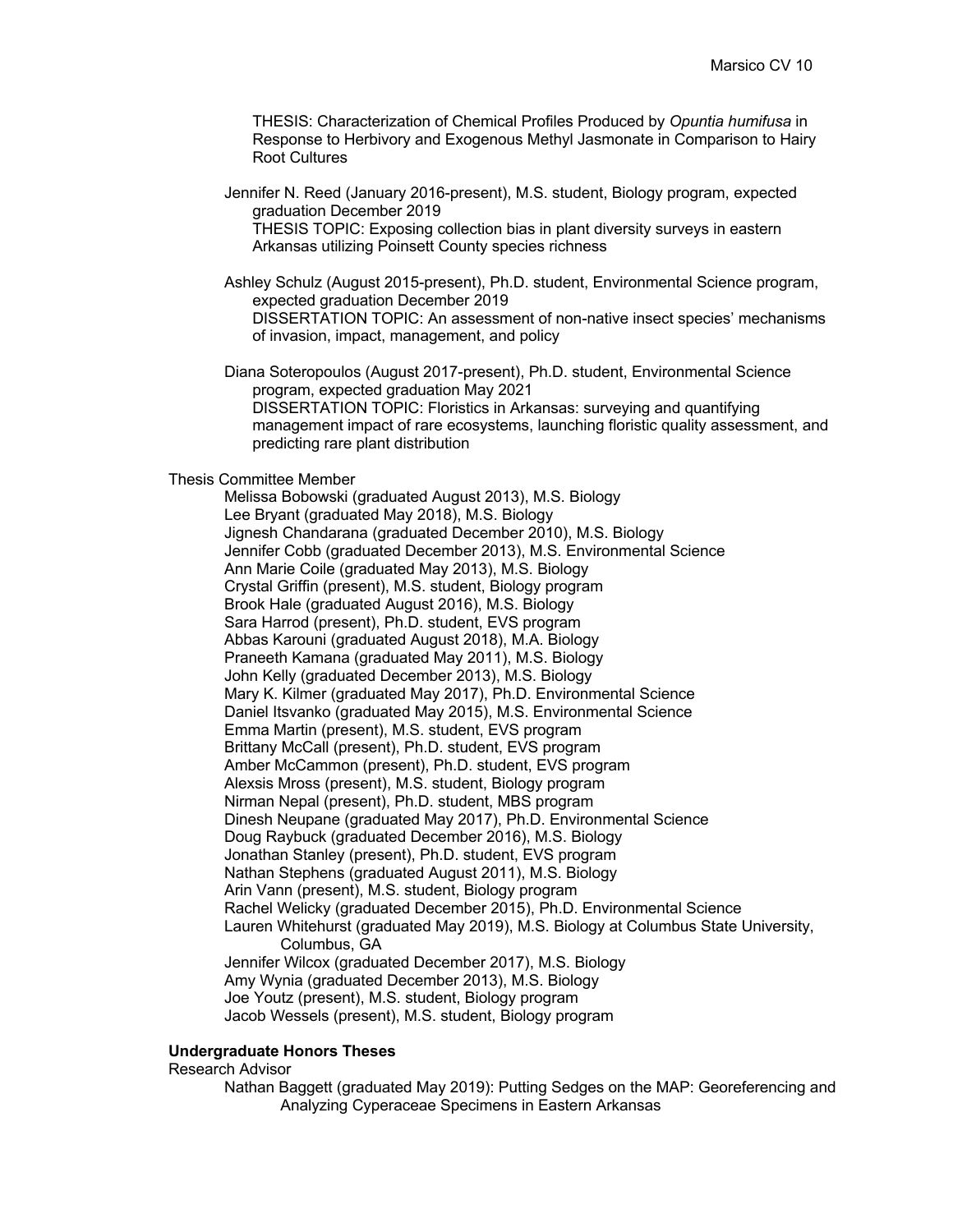Kari Harris (graduated December 2011): Understanding Floristic Diversity through a Database of Greene County Specimens

#### Thesis Committee Member

- Hannah Blair (graduated May 2013): Comparative Lipid Synthesis and Acyl Saturation of Psychrophilic and Psychrotolerant *Geomyces* spp. Fungi
- W. Jordan Brockway (graduated May 2015): Introduction of Florida Bass Alleles into Largemouth Bass Inhabiting Northeast Arkansas Stream Systems
- Cheyenne Gerdes (graduated May 2013): Biochemical and Biomechanical Effects of *Geomyces destructans* Proteases on Bat Wing Tissue
- Gregory Phelps (graduated May 2015): DNA Barcoding to Identify Arkansas Plants with Potential Anti-Leukemia Activity
- Devin Reed (graduated May 2014): Long-term Stocking Effects of Florida Bass in Two Southern Arkansas Lakes: Lake Chicot and Upper White Oak Lake
- Jeremiah Salinger (graduated May 2012): Current Status and Anthropogenic Management Concerns of the Caribou (*Rangifer tarandus*) in North America

#### **Undergraduate Students in the Laboratory**

Arkansas State University Candace Arnold (September 2010-December 2010), volunteer Nathaniel Baggett (August 2016-December 2016), volunteer; collections assistant (January 2017-December 2018) Hannah Blair (September 2010-May 2011) Jennifer Blanchard (September 2013-Janaury 2014) Jennifer Bryant (August 2017-present), SUPERB Scholarship Program Christopher Burkhart (January 2012-December 2013), ELF Program Crystal Davis (September 2013-May 2017), ELF Program Nikki Davis (March 2013-April 2013) Elizabeth Etzkorn (April 2014-May 2014) Eddie Hampton (March 2014-April 2014) Kari Harris (June 2010-December 2011), McNair Scholar, University Honors Ashley Hart (March 2014-May 2014) Alexandra Hook (March 2014-May 2014) Rebecca Kennedy (January 2012-May 2013), ELF Program Starlene Loerch (January 2012-December 2013), ELF Program Taylor Mackey (May 2012-June 2012) Eric Maxwell (February 2010-May 2010) Luke Methvin (January 2015-December 2015) Angelique Morris (January 2016-May 2016), volunteer; CSM collections assistant (June 2016-May 2018) Emily Mizell (September 2010-June 2012) Catherine Mull (June 2013-August 2013), P3 Fellow Katie Nelson (December 2013-June 2015) Hunter Nunnally (December 2013-May 2014), ELF Program Christopher Owen (August 2017-May 2018), SUPERB Scholarship Program Lysbeth Perez (June 2010-August 2010), NSF REU RISE student Cassie Phillips (November 2013-December 2013) Jennifer Reed (January 2015-December 2015) Kassandra Riley (February 2012-May 2013), P3 Fellow, SURF student Bradley Rogers (September 2013-December 2013) Arizona Smith (September 2013-December 2013) Faye Stephens (June 2010-August 2010), NSF REU RISE student Elisha Throesch (March 2013-April 2013) Hunter Whitehurst (March 2013-December 2013) Alexander Worm (January 2012-December 2013), ELF Program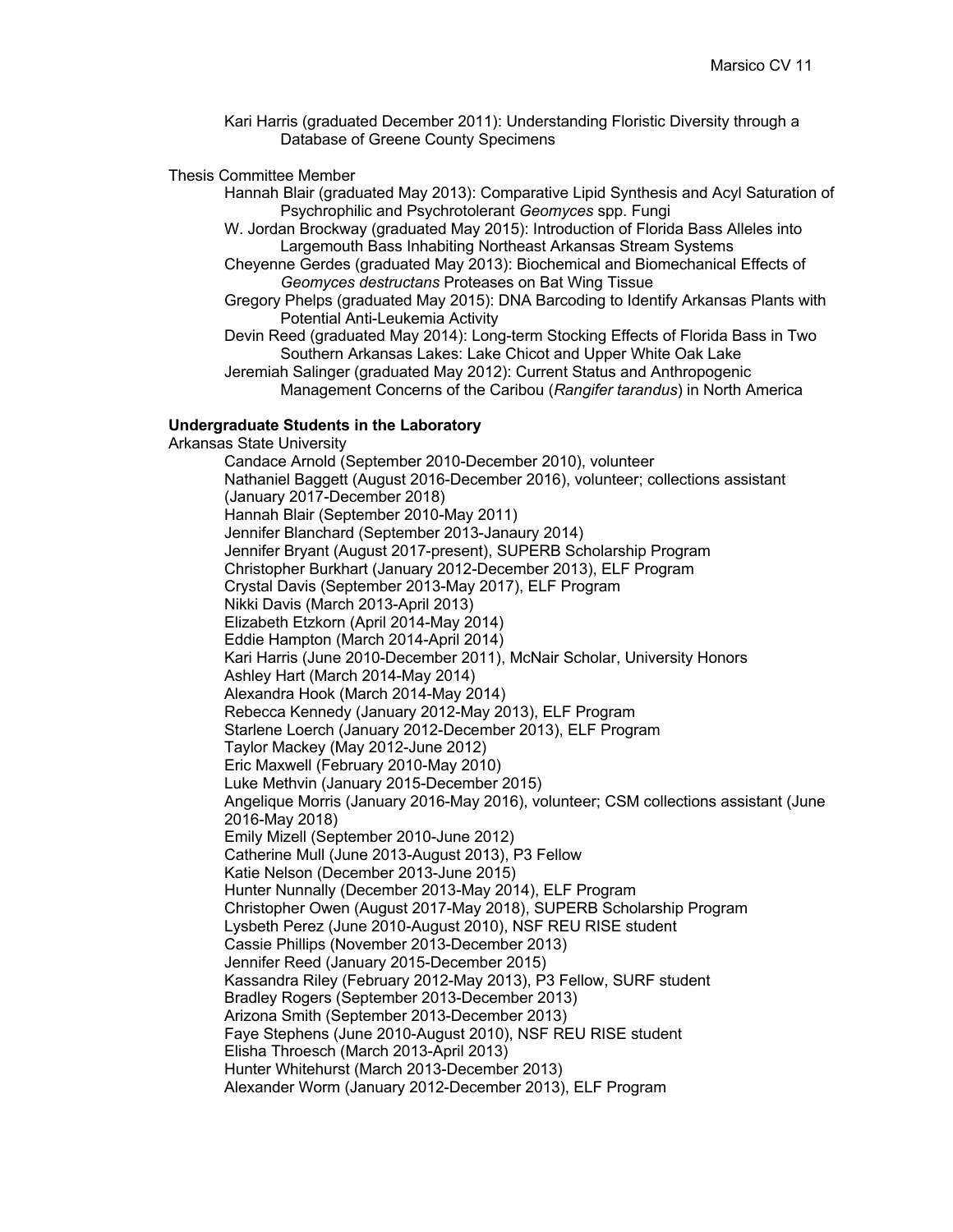Mississippi State University Elizabeth Stepp (January 2009-May 2009)

University of Notre Dame Ashley Braun Mary Kate Claiborne James Giordano Cynthia Sulzbach

### **Laboratory Volunteer (non-student)**

Arkansas State University Rick Bray (February 2012-May 2012)

### **Non-Student Researchers**

Arkansas State University Martina Garda (May 2012-August 2012) Jaimie Teel (June 2013-July 2013), Arkansas STRIVE Fellow

### **Professional Organizations**

Association of Southeastern Biologists (life member) Botanical Society of America North American Network of Small Herbaria (NANSH) Society for the Preservation of Natural History Collections Society of Herbarium Curators (life member)

### **Service to Professional Organizations**

President Elect, Southeast Chapter of the Society of Herbarium Curators (2019) Professional Development Committee Member, Society for the Preservation of Natural History Collections (May 2015-present); Mentorship Subcommittee Chair (June 2017-present) Executive Council Member-at-Large, Southeast Chapter of the Society of Herbarium Curators (2016- 2019) Herbarium Assistance Committee, Society of Herbarium Curators (2017-present)

Best Practices Committee Member, Society for the Preservation of Natural History Collections (June 2016-June 2017)

Advisory Board Member, Ouachita Mountains Biological Station (September 2011-March 2016)

### **Community Organization**

Arkansas Native Plant Society

### **Symposia and Workshops Organized at Professional Meetings**

- Natural History Collections Club Network Workshop, Society for the Preservation of Natural History Collections 2019, Chicago, Illinois (26 May 2019), Organized with Kari Harris
- Broadening Participation of Students in Biodiversity Collections through a Network of Student Clubs, Society for the Preservation of Natural History Collections 2019, Chicago, Illinois (30 May 2019), Organized with Kari Harris
- Advantages and Challenges of Starting a Natural History Collections Club (NHCC) at your Institution, Association of Southeastern Biologists 2018, Myrtle Beach, South Carolina (29 March 2018), Organized with Kari Harris
- Engaging Students in Biodiversity Collections through a Network of Natural History Collections Clubs: A SPNHC 2017 Workshop, SPHNC 2017, Denver, Colorado (18 June 2017), Co-organizer with Kari **Harris**
- Special Botany Symposium, 100<sup>th</sup> Annual Meeting of the Arkansas Academy of Science, Fayetteville, Arkansas (1-2 April 2016), Session Chair for both Botany Symposium Sessions
- Small Herbarium Digitization Workshop, Botany 2014, Boise, Idaho (31 July 2014), Co-Organized with Gil Nelson, Pam Soltis, Ed Gilbert, Emily Gillespie, Kari Harris, George Johnson, Anna Monfils, and Ashely Morris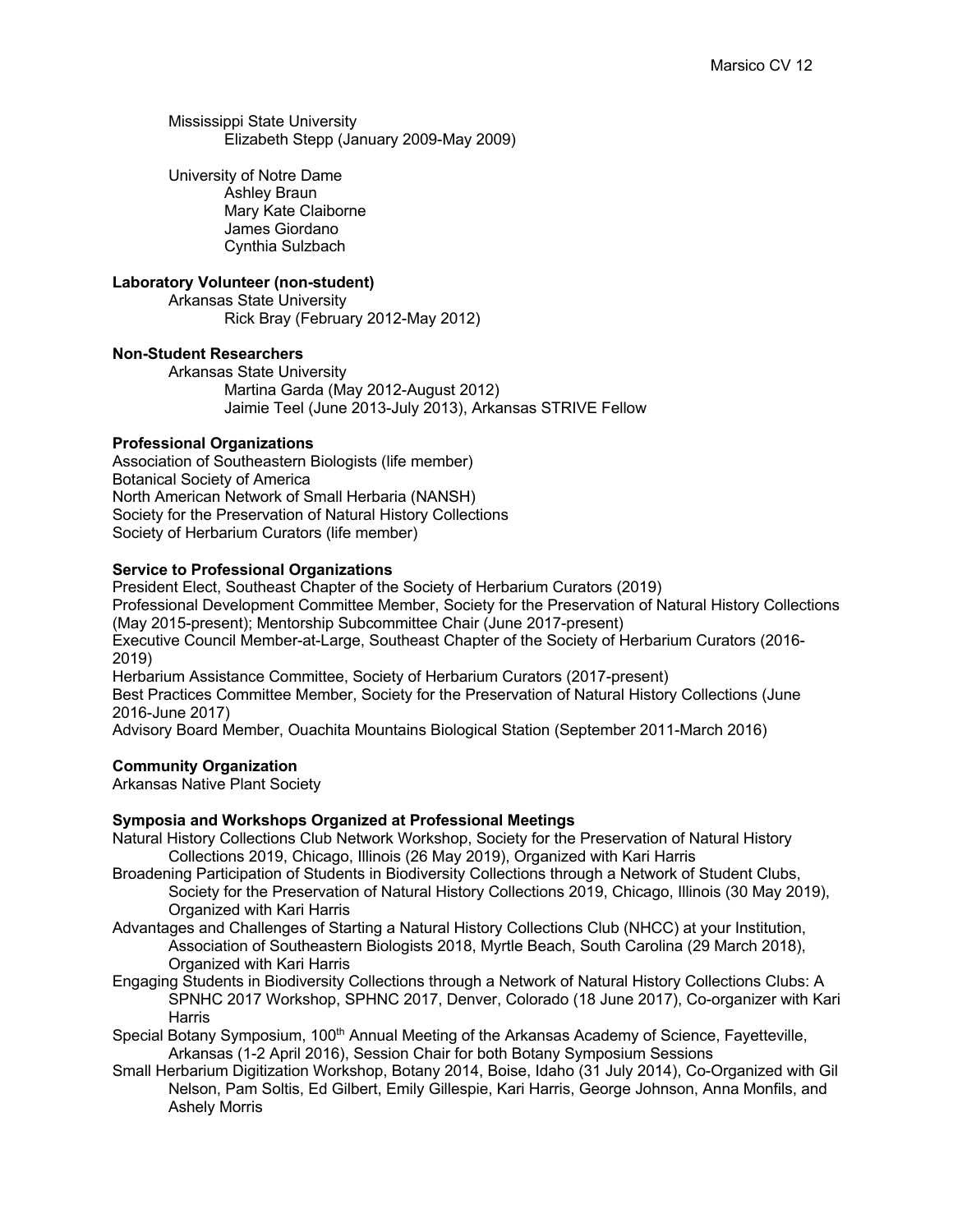- Organized Oral Session, Community Context of Species' Range Expansions: Novel Community Associations in Response to Biological Invasions and Climate Change, 97<sup>th</sup> Annual Meeting of the Ecological Society of America, Portland, Oregon (5-10 August 2012), Co-Organized with Kirsten Prior
- Ethnobotany, 3rd Annual Meeting of the American Council for Medicinally Active Plants, Jonesboro, Arkansas (22-25 May 2012)

### **Publication Editorial Boards**

Environmental Entomology (April 2014-July 2017), Associate Editor in Plant-Insect Interactions Subject Area

Ecology and Evolution (April 2011-May 2016), Associate Editor and founding member of editorial board

#### **Funding Proposal Reviews**

NSF Panel (2013, 2015) NSF ad hoc reviewer Marsden Fund Council (New Zealand) (2011) EPA Review Panel (2011)

#### **Ad Hoc Manuscript Reviews**

Biological Conservation Biological Journal of the Linnean Society Botany Conservation Biology Diversity and Distributions Ecological Economics Ecology and Evolution Economic Entomology **Ecosphere** Environmental Entomology Evolutionary Applications Florida Entomologist Global Ecology and Biogeography Insect Science **Insects** Journal of the Arkansas Academy of Science Journal of the Botanical Research Institute of Texas Molecular Ecology Silvae Genetica

#### **University Service**

Department of Biological Sciences Biotech Committee (August 2018-present) Member, ASU Museum Advisory Council (January 2015-present) Chair, Department of Biological Sciences Teaching Schedule Committee (September 2013-present) Faculty Advisor, Natural History Collections Curation Club (NHC3) (February 2013-present) Department of Biological Sciences, Botany Program Committee (January 2010-present) Department of Biological Sciences, Biology of Plants Laboratory Co-Coordinator (January 2010-present) University Faculty Senator, Department of Biological Sciences representative (August 2017-August 2018) Elected Member, Department Promotion, Retention, and Tenure Committee (September 2014-August 2018) Department of Biological Sciences Seminar Series Coordinator (September 2014-May 2018) Department of Biological Sciences Website Committee (August 2014-August 2018) Department of Biological Sciences Curriculum Committee (August 2014-August 2017)

Chair, Department of Biological Sciences Long-Term Strategic Planning Group (September 2013- September 2014)

Faculty Advisor, Delta Zeta Sorority (August 2012-December 2016)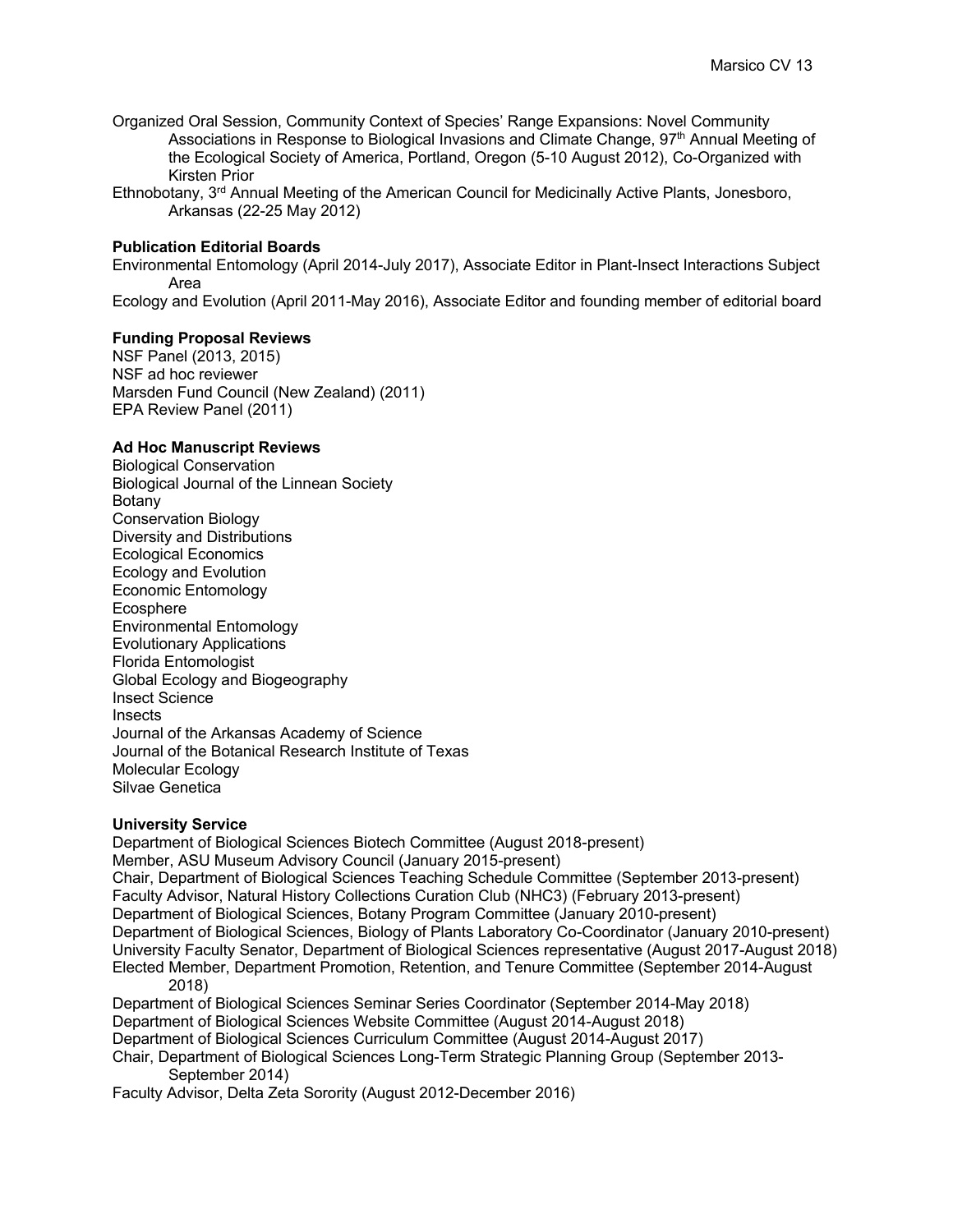College of Sciences and Mathematics Science Seminar Committee; Biology and EVS representative (August 2012-August 2014)

Search Committee member, Ornithologist/Conservation Biologist, Department of Biological Sciences (Fall 2012-Spring 2013)

Institutional Biosafety Committee (April 2012-August 2017)

Search Committee member, Research Development Specialist, Office of Research and Technology Transfer (Spring/Summer 2012)

Search Chair, Cell/Molecular Biologist, Department of Biological Sciences (Spring 2012)

Molecular Biosciences Ph.D. Program Committee (February 2011-December 2015)

Plant Powered Production, Next-generation Sequencing Committee (October 2010-June 2011; February 2013-December 2013)

### **Professional Meetings (undergraduate authors underlined; presenters italicized)** Presented

- 1. *Soteropoulos, D.* and **T. Marsico**. (Poster) An exploration of the vascular plants of Pine City Natural Area (Monroe Co., AR) and the Mississippi Alluvial Plain. Botany 2019, Tucson Arizona (27-31 July 2019)
- 2. *Soteropoulos, D.*, B. Baker, T. Witsell, K. Seale, and **T. Marsico**. Building a student and volunteer network for Notes from Nature herbarium transcription success in Arkansas. Botany 2019, Tucson Arizona (27-31 July 2019)
- 3. *Whitehurst, L.*, C. Cunard, J. Reed, S. Worthy, **T. Marsico**, R. Lucardi, and K. Burgess. Evaluating the efficacy of DNA barcoding for the detection of non-native, invasive plant propagules at the Port of Savannah, Georgia. Botany 2019, Tucson Arizona (27-31 July 2019)
- 4. *Marsico, T.*, C. Cunard, J. Gravesande, S. Hughes, L. Whitehurst, K. Burgess, and R. Lucardi. Invasive plant propagules are viable upon arrival at ports of entry. Botany 2019, Tucson Arizona (27- 31 July 2019)
- 5. *Marsico, T. D.* and K. Neubig. A new natural history collections curriculum in biological sciences education. Society for the Preservation of Natural History Collections, Chicago, Illinois (25-31 May 2019)
- 6. *Marsico, T.*, E. Krimmel, R. Carter, E. Gillespie, P. Lowe, R. McCauley, A. Morris, G. Nelson, M. Smith, and A. Monfils. Small herbaria significantly contribute unique biogeographic records to county- , locality-, and temporal-level scales. Society for the Preservation of Natural History Collections, Chicago, Illinois (25-31 May 2019)
- 7. *Reed, J. N.* and **T. D. Marsico**. (Poster) Rare and interesting plants recorded in Poinsett County, Arkansas. Society for the Preservation of Natural History Collections, Chicago, Illinois (25-31 May 2019)
- 8. *Soteropoulos, D. L.*, B. Baker, C. T. Witsell, and **T. D. Marsico**. (Poster) Building a student and volunteer network for Notes from Nature herbarium transcription success in Arkansas. Society for the Preservation of Natural History Collections, Chicago, Illinois (25-31 May 2019)
- 9. *Marsico, T. D.* and K. Neubig. A new natural history collections curriculum in biological sciences education. 80<sup>th</sup> Annual Meeting of the Association for Southeastern Biologists, Memphis, Tennessee (3-6 April 2019)
- 10. *Marsico, T.*, E. Krimmel, R. Carter, E. Gillespie, P. Lowe, R. McCauley, A. Morris, G. Nelson, M. Smith, and A. Monfils. Small herbaria significantly contribute unique biogeographic records to county- , locality-, and temporal-level scales. 80<sup>th</sup> Annual Meeting of the Association for Southeastern Biologists, Memphis, Tennessee (3-6 April 2019)
- 11. *Soteropoulos, D. L.* and **T. D. Marsico**. (Poster) A flora of the vascular plants of Pine City Natural Area (Monroe Co., AR): the importance of a flora for conservation priorities. 80<sup>th</sup> Annual Meeting of the Association for Southeastern Biologists, Memphis, Tennessee (3-6 April 2019)
- 12. *Reed, J. N.* and **T. D. Marsico**. Diamond in the rough: rare and interesting plants recorded in Poinsett County, Arkansas. 80<sup>th</sup> Annual Meeting of the Association for Southeastern Biologists, Memphis, Tennessee (3-6 April 2019)
- 13. *Mech, A.*, D. Herms, K. Thomas, **T. D. Marsico**, and P. Tobin. Using evolutionary history to help identify high-impact, non-native herbivorous specialist insects prior to their arrival. 2018 ESA, ESC and ESBC Joint Annual Meeting, Vancouver, British Columbia, Canada (11-14 November 2018)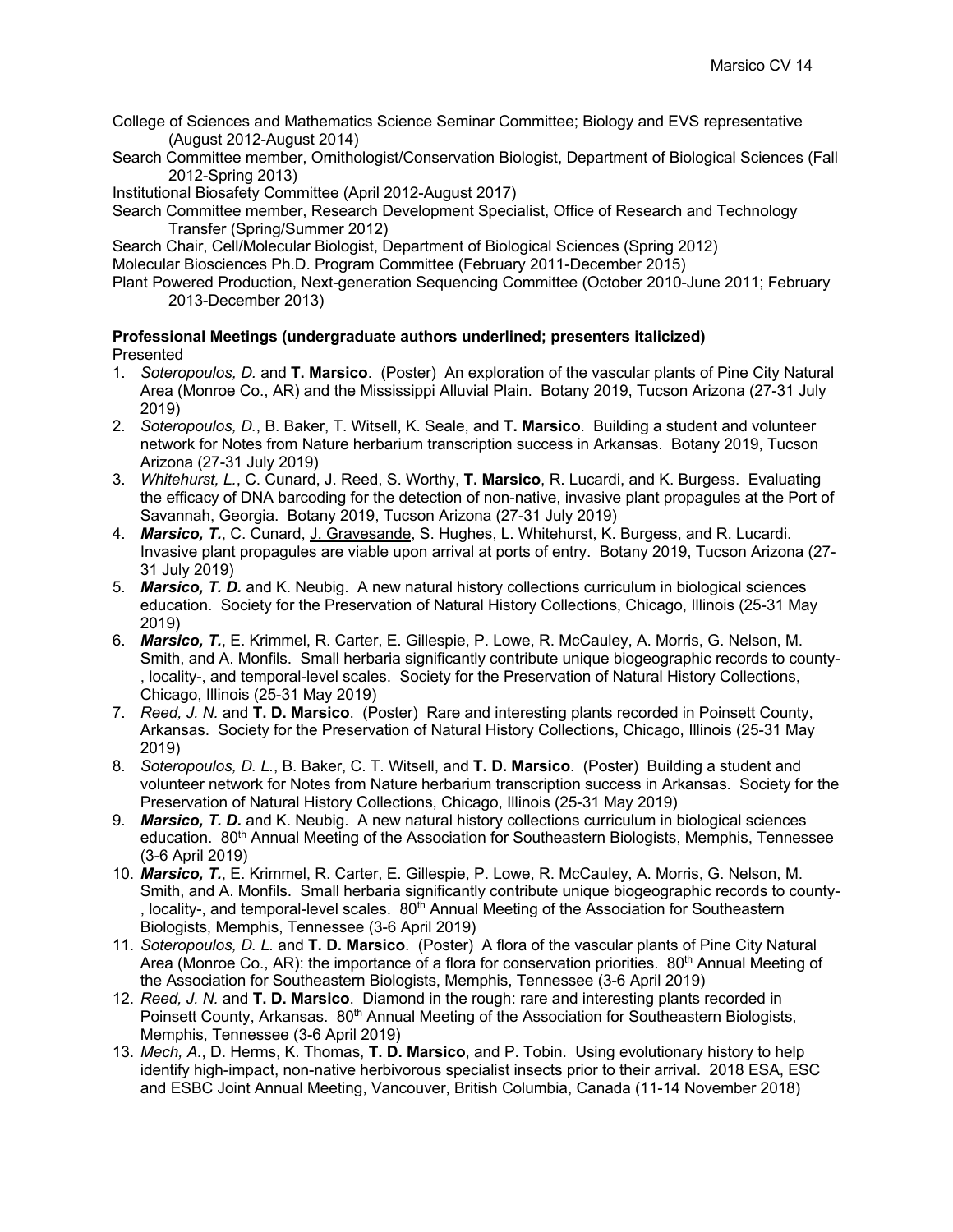- 14. *Schulz, A.*, A. Mech, C. Allen, M. Ayres, K. J. K. Gandhi, J. Gurevitch, N. Havill, D. Herms, R. Hufbauer, A. M. Liebhold, K. Raffa, M. J. Raupp, K. Thomas, P. Tobin, and **T. D. Marsico**. (Virtual Poster) Do all great minds think alike? An assessment of expert perspective on the impacts of nonnative insects in North America. 2018 ESA, ESC and ESBC Joint Annual Meeting, Vancouver, British Columbia, Canada (11-14 November 2018)
- 15. *Soteropoulos, D*., N. Baggett, J. N. Reed, D. P. DeRouen, and **T. D. Marsico**. Putting Arkansas on the map: Georeferencing Arkansas herbaria. 79<sup>th</sup> Annual Meeting of the Association of Southeastern Biologists, Myrtle Beach, South Carolina (28-31 March 2018)
- 16. *DeRouen, D. P.* and **T. D. Marsico**. (Poster) Thinking outside the crops: Mapping vascular plant species richness in the Anthropocene. 79<sup>th</sup> Annual Meeting of the Association of Southeastern Biologists, Myrtle Beach, South Carolina (28-31 March 2018)
- 17. *Reed, J. N.* and **T. D. Marsico**. (Poster) Bringing up the bottom: Collection biases may skew plant species richness measurements in Poinsett County, AR. 79<sup>th</sup> Annual Meeting of the Association of Southeastern Biologists, Myrtle Beach, South Carolina (28-31 March 2018)
- 18. Schulz, A.N., R. D. Lucardi, and *T. D. Marsico*. (Poster) In pursuit of common ground: Evaluation of cross-disciplinary communication effort between the fields of invasion ecology and biological control. 79th Annual Meeting of the Association of Southeastern Biologists, Myrtle Beach, South Carolina (28- 31 March 2018)
- 19. *Bryant, J.* and **T. D. Marsico**. (Poster) The hunt for bigleaf. 79th Annual Meeting of the Association of Southeastern Biologists, Myrtle Beach, South Carolina (28-31 March 2018)
- 20. Mech, A. M., **T. D. Marsico**, K. A. Thomas, D. A. Herms, and *P. C. Tobin*. Predicting the impact of non-native specialist insects feeding on North American host plants. Ecological Society of America, Portland, Oregon (6-11 August 2017)
- 21. *Lucardi, R. D.*, A. N. Schulz, and **T. D. Marsico**. Strengthening the ties that bind: An examination of cross-disciplinary communication between the fields of invasion ecology and biocontrol using evaluative bibliometrics. 58<sup>th</sup> Annual Southern Forest Insect Work Conference (SFIWC), Melbourne, Florida (25-28 July 2017)
- 22. *Marsico, T. D.*, Jennifer N. Reed, C. Cunard, L. Whitehurst, K. S. Burgess, and R. D. Lucardi. International shipping ports as zones of inquiry for the release and maintenance of exotic plant species. BOTANY 2017, Fort Worth, Texas (24 June-28 June 2017)
- 23. *Marsico, T. D.*, Hazel K. Berríos Álvarez, and Indiana Coronado. Plant species richness and community composition along an elevation gradient on an isolated cloud forest volcano. BOTANY 2017, Fort Worth, Texas (24 June-28 June 2017)
- 24. *Reed, J. N.* and **T. D. Marsico**. (Poster) Don't doubt the Delta: Collection biases may skew plant species richness measurements in Poinsett County, AR. BOTANY 2017, Fort Worth, Texas (24 June-28 June 2017)
- 25. *Schulz, A. N.*, R. D. Lucardi, and **T. D. Marsico**. The forgotten fourth trophic level: Natural enemies influence the success or failure of non-native invaders and biological control agents. BOTANY 2017, Fort Worth, Texas (24 June-28 June 2017)
- 26. *Schulz, A. N.*, R. D. Lucardi, and **T. D. Marsico**. (Poster) The quest for common ground: An evaluation of communication effort between the fields of invasion ecology and biocontrol using bibliometric analysis. BOTANY 2017, Fort Worth, Texas (24 June-28 June 2017)
- 27. *Harris, K. M.*, J. L. Czerwonky, and **T. D. Marsico**. Strategies to engage high school students in natural history collections. SPNHC 2017, Denver Colorado (17 June-24 June 2017)
- 28. *Thigpen, C.*, *K. Jones*, K. M. Harris, H. Canada, and **T. D. Marsico**. (Poster) Preserving natural history collections through student involvement and public interest. SPNHC 2017, Denver Colorado (17 June-24 June 2017)
- 29. *Schulz, A. N.* and **T. D. Marsico**. (Poster) Finding common ground: A bibliometric analysis and review to assess communication effort between the fields of invasion ecology and biocontrol.  $7<sup>th</sup>$ Annual Create@State Symposium of Research, Scholarship, and Creativity, Arkansas State University, Jonesboro, Arkansas (21 April 2017)
- 30. *Schulz, A. N.*, R. D. Lucardi, and **T. D. Marsico**. Who cites whom? Communication insights from a bibliometric analysis of invasion and biological control literature. 101<sup>st</sup> Annual Arkansas Academy of Science Meeting. University of Central Arkansas, Conway, Arkansas (7-8 April 2017)
- 31. *Mech, A. M.*, P. T. Tobin, **T. D. Marsico**, K. A. Thomas, D. A. Herms, C. R. Allen, M. P. Ayres, K. J. K. Gandhi, J. Gurevitch, N. Havill, R. Hufbauer, A. Liebhold, K. Raffa, M. Raupp, and A. Schulz.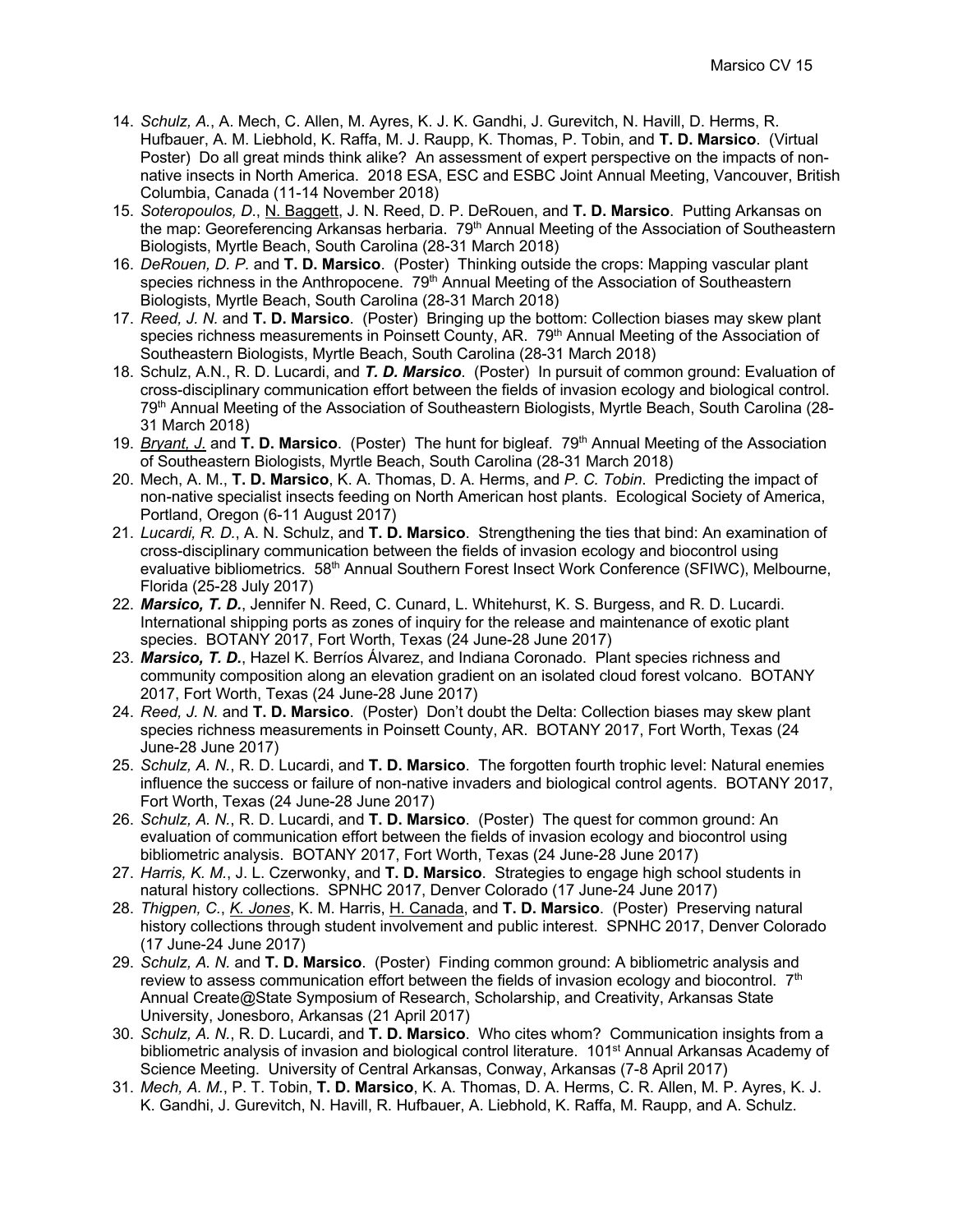Looking for black and white in the grey: Variation in invasion success and management challenges in a global community. Proceedings of the 25<sup>th</sup> International Congress of Entomology, Orlando, Florida (25-30 September 2016)

- 32. Krimmel, E. R., D. L. Linton, **T. D. Marsico**, A. K. Monfils, A. B. Morris, and *B. R. Ruhfel*. CollectionsEducation.org: Connecting Students to Citizen Science and Curated Collections. BOTANY 2016, Savannah, Georgia (30 July-3 August 2016)
- 33. *Harris, K. M.* and **T. D. Marsico**. Involving undergraduates in the digital community: Leveraging collections preservation, research, and outreach through a network of natural history collections clubs. BOTANY 2016, Savannah, Georgia (30 July-3 August 2016)
- 34. *Schulz, A. N.* and **T. D. Marsico**. A quest to promote greater synergy between invasion ecology and biological control. International Union of Forest Research Organizations (IUFRO) Biological Invasions in Forests Workshop, Shepherdstown, West Virginia (18-21 July 2016)
- 35. *Marsico, T. D.*, J. N. Reed, C. Cunard, S. Worthy, L. Whitehurst, K. S. Burgess, and R. D. Lucardi. Small herbaria as repositories for invasive species and federal noxious weed vouchers in collaborative research. 31<sup>st</sup> Annual Meeting of the Society for the Preservation of Natural History Collections, Berlin, Germany (20-25 June 2016)
- 36. *Harris, K. M.* and **T. D. Marsico**. Involving undergraduates in the digital community: Leveraging collections preservation, research, and outreach through a network of natural history collections clubs. 31<sup>st</sup> Annual Meeting of the Society for the Preservation of Natural History Collections, Berlin, Germany (20-25 June 2016)
- 37. *Marsico, T. D.* and K. M. Harris. Frank discussion of small herbarium digitization options for the lost, confused, weary, under-budgeted, and over-stimulated. 31<sup>st</sup> Annual Meeting of the Society for the Preservation of Natural History Collections, Berlin, Germany (20-25 June 2016)
- 38. *Krimmel, E. R.*, D. L. Linton, **T. D. Marsico**, A. K. Monfils, A. B. Morris, and B. R. Ruhfel. (Poster) Connecting students to citizen science and curated collections. 31st Annual Meeting of the Society for the Preservation of Natural History Collections, Berlin, Germany (20-25 June 2016)
- 39. *Harlin, M.*, J. Kilmer, **T. D. Marsico**, and G. Phillips. (Poster) Chemical profiles of *Opuntia humifusa* defense and response to methyl jasmonate. Create@ASTATE, Jonesboro, Arkansas (6-7 April 2016)
- 40. **Marsico, T. D.** A tribute to Dr. George Pryor Johnson, summarizing his contributions to Arkansas botany and my life. 100<sup>th</sup> Annual meeting of the Arkansas Academy of Science, Fayetteville, Arkansas (1-2 April 2016)
- 41. *Reed, J. N.* and **T. D. Marsico**. Understanding vascular plant diversity in an agriculture-dominated county in northeastern Arkansas.  $100<sup>th</sup>$  Annual meeting of the Arkansas Academy of Science, Fayetteville, Arkansas (1-2 April 2016)
- 42. *Bouldin, J. L.*, B. Justus, D. R. L. Burge, J. Cobb, and **T. D. Marsico**. (Poster) Indicating waterquality conditions in connected depressions using macroinvertebrate and diatom assemblages in the Mississippi Alluvial Plain. SETAC North America 36<sup>th</sup> Annual Meeting, Salt Lake City, Utah (1-5 November 2015)
- 43. *Lucardi, R. D.*, K. S. Burgess, and **T. D. Marsico**. (Poster) Technology development to increase the efficacy of invasive propagule interceptions in the face of increasing trade volume.  $13<sup>th</sup>$  International Conference, Ecology and Management of Alien Plant Invasions (EMAPi), Hawai'i Island, Hawai'i (20- 24 September 2015)
- 44. Krimmel, E. R., D. L. Linton, **T. D. Marsico**, A. K. Monfils, *A. B. Morris*, and B. R. Ruhfel. Connecting students to citizen science and curated collections. BOTANY 2015, Edmonton, Alberta, Canada (26- 30 July 2015)
- 45. *Marsico, T. D.*, J. J. Caron, R. Carter, E. Gillespie, E. Krimmel, P. D. Lowe, R. McCauley, A. B. Morris, G. Nelson, M. Smith, and A. K. Monfils. The role of small herbaria in contributing to the understanding of biodiversity patterns. BOTANY 2015, Edmonton, Alberta, Canada (26-30 July 2015)
- 46. *Krimmel, E. R.*, A. B. Morris, **T. D. Marsico**, A. K. Monfils, B. R. Ruhfel, and D. L. Linton. Small collections working together: CollectionsEducation.org. 30<sup>th</sup> Annual meeting of the Society for the Preservation of Natural History Collections, Gainesville, Florida (18-22 May 2015)
- 47. *Thigpen, C. S.*, M. M. Rath, A. T. Hook, K. M. Harris, and **T. D. Marsico**. (Poster) NHC3: A novel approach to encourage student participation in natural history collections. 30<sup>th</sup> Annual meeting of the Society for the Preservation of Natural History Collections, Gainesville, Florida (18-22 May 2015)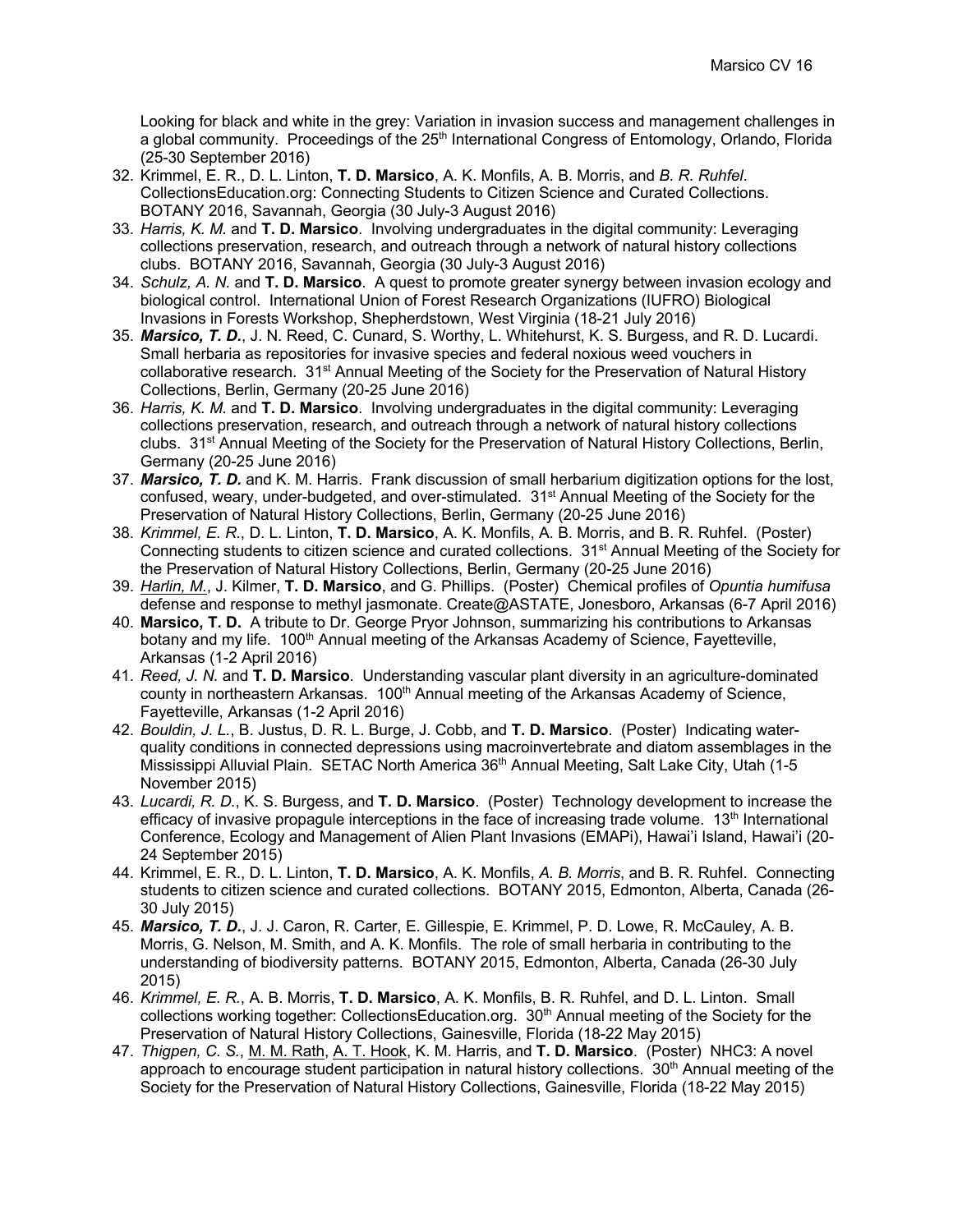- 48. *Marsico, T. D.*, J. J. Caron, R. Carter, E. Gillespie, E. Krimmel, R. McCauley, A. B. Morris, G. Nelson, and A. K. Monfils. The role of small natural history collections in contributing to understanding species' distributions. 30<sup>th</sup> Annual meeting of the Society for the Preservation of Natural History Collections, Gainesville, Florida (18-22 May 2015)
- 49. Bouldin, J. L., *B. Justus*, D. R. L. Burge, J. Cobb, and **T. D. Marsico**. (Poster) Macroinvertebrate and diatom assemblages as indicators of water-quality conditions in connected wetland depressions within the Mississippi Alluvial Plain. Society for Freshwater Science Annual Meeting, Milwaukee, Wisconsin (17-21 May 2015)
- 50. *Thigpen, C. S.*, S. E. Trauth, and **T. D. Marsico** (Poster) A case of frugivory in a green treefrog (*Hyla cinerea*) from northeastern Arkansas. 99th Annual Meeting of the Arkansas Academy of Science, Henderson State University, Arkadelphia, Arkansas (10-11 April 2015)
- 51. *Davis, C.*, J. Kilmer, and **T. D. Marsico** (Poster) Genetic requirements for hairy root cultures in *Opuntia humifusa* (Cactaceae). Create at ASTATE, Jonesboro, Arkansas (7 April 2015)
- 52. Phelps, G., S. I. Aboobucker, J. P. Yactayo-Chang, F. Rivas, T. D. Marsico, and A. Lorence. DNA barcoding to identify Arkansas native plants with potential anti-leukemia activity. Create at ASTATE, Jonesboro, Arkansas (7 April 2015)
- 53. *Marsico, T. D.*, J. J. Caron, and A. K. Monfils. The role of small natural history collections in contributing to understanding species' distributions: case studies from Arkansas and Michigan herbaria. Association of Southeastern Biologists 2015 Annual Meeting, Chattanooga, Tennessee (1- 3 April 2015)
- 54. Krimmel, E. R., D. L. Linton, **T. D. Marsico**, A. K. Monfils, A. B. Morris, and *B. R. Ruhfel*. Connecting students to citizen science and curated collections. Association of Southeastern Biologists 2015 Annual Meeting, Chattanooga, Tennessee (1-3 April 2015)
- 55. *Kilmer, J.* and **T. D. Marsico** (Poster) Chemical defenses of *Opuntia humifusa* in response to *Cactoblastis cactorum* herbivory. Association of Southeastern Biologists 2015 Annual Meeting, Chattanooga, Tennessee (1-3 April 2015)
- 56. *Nelson, K.*, J. Kilmer, and **T. D. Marsico** (Poster) Methyl jasmonate applied to host plants reduces invasive herbivore growth. Association of Southeastern Biologists 2015 Annual Meeting, Chattanooga, Tennessee (1-3 April 2015)
- 57. *Phelps, G.*, S. I. Aboobucker, J. P. Yactayo-Chang, F. Rivas, **T. D. Marsico**, and A. Lorence (Poster) Use of DNA barcodes to identify Arkansas native plants, potential sources of leads against drugresistant leukemia cells. Fall 2014 INBRE Research Conference, Fayetteville, Arkansas (7-8 November 2014) (Honorable Mention in Biological Sciences)
- 58. *Sauby, K. E.*, J. Kilmer, R. D. Holt, and **T. D. Marsico**. Native and invasive insect herbivory and precipitation patterns explain variation in vital rates of a threatened plant, *Opuntia stricta*. Graduate Student Research Day, University of Florida, Gainesville, Florida (28 October 2014)
- 59. *Kilmer, J.* and **T. D. Marsico** (Poster) Characterizing chemical profiles produced by *Opuntia humifusa* in response to herbivory and methyl jasmonate in comparison to root organ cultures. Arkansas Biosciences Institute, annual meeting, Jonesboro, Arkansas (7 October 2014)
- 60. *Stanley, J. W.*, K. Harris, and **T. D. Marsico**. Natural History Collections Curation Club (NHC3): Its creation and activities at Arkansas State University and expansion to other universities. Tennessee Herpetology Conference, Belmont University, Nashville, Tennessee (25-27 September 2014)
- 61. Phelps, G., *J. Freeman*, F. Rivas, **T. D. Marsico**, and A. Lorence (Poster) Silica gel allows tissue preservation under field conditions and leads to acceptable DNA yields for plant DNA barcoding. Bridging the Divide Symposium, Arkansas State University, Jonesboro, Arkansas (7 August 2014)
- 62. *Marsico, T. D.* (Invited) Documenting the importance of small collections. Small Herbarium Digitization Workshop, Botany 2014, Boise, Idaho (31 July 2014)
- 63. *Phelps, G.*, J. Freeman, J. Yactayo-Chang, S. Aboobucker, F. Rivas, **T. Marsico**, and A. Lorence. (Poster) Arkansas native plants as a source of leads for the treatment of high-risk pediatric hematological cancers. P3 Annual Symposium, Winthrop Rockefeller Institute, Morrilton, Arkansas (28-30 July 2014)
- 64. *Harris, K. M.* and **T. D. Marsico**. Digitizing specimens in the STAR Herbarium: A viable workflow for collections working with limited resources. Botany 2014, Boise, Idaho (26-30 July 2014)
- 65. *Cheriyath, V.*, *T. Marsico*, *A. Azghani*, and *M. Danley*. Disseminating scientific teaching methods. Gulf Coast Summer Institute for Scientific Teaching, Louisiana State University, Baton Rouge, Louisiana (24-25 July 2014)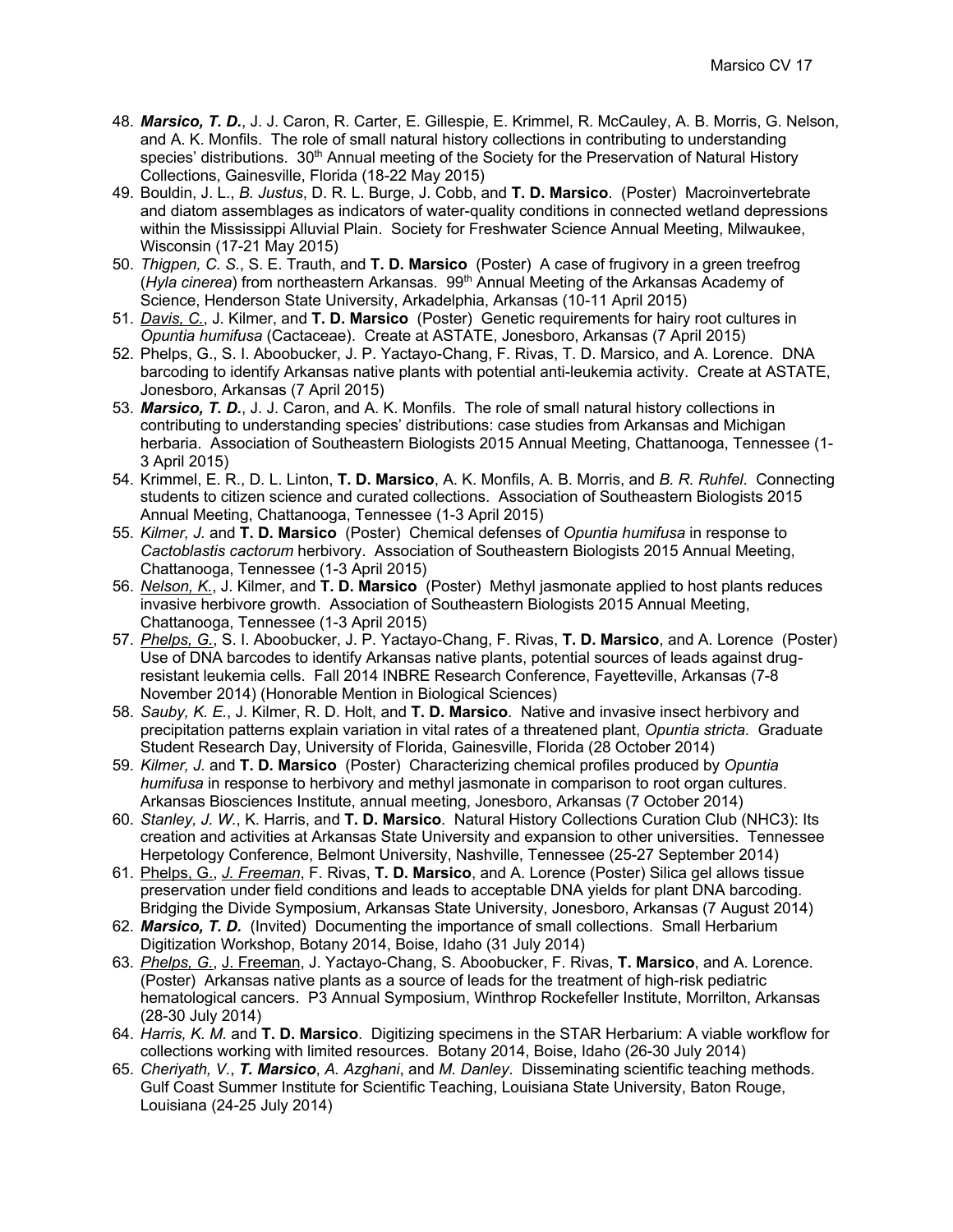- 66. *Danley, M.*, *C. Osovitz*, *C. Landry*, *T. Marsico*, *X. Gonzales*, *V. Cheriyath*, and *A. Azghani*. Implementing scientific teaching in 2013-2014. Gulf Coast Summer Institute for Scientific Teaching, Louisiana State University, Baton Rouge, Louisiana (24-25 July 2014)
- 67. *Lucardi, R. D.*, Y. Zhang, and **T. D. Marsico**. (Invited Plenary) Interdisciplinary approaches to detecting and predicting potential forest pest insects. 56<sup>th</sup> Annual Southern Forest Insect Work Conference, Charleston, South Carolina (22-25 July 2014)
- 68. *Harris, K. M.* and **T. D. Marsico**. Digitizing specimens in the STAR Herbarium: A viable workflow for collections working with limited resources. Society for the Preservation of Natural History Collections 29<sup>th</sup> Annual Meeting, Cardiff, Wales, UK (22-27 June 2014)
- 69. *Phelps, G.*, S. Aboobucker, F. Rivas, **T. D. Marsico**, and A. Lorence. (Poster) Arkansas native plants as a source of leads for the treatment of high risk pediatric hematological cancers. Create at ASTATE, Jonesboro, Arkansas (10 April 2014)
- 70. *Thomas, K.*, J. Crawford, **T. D. Marsico**, M. Hiza Redsteer, and L. Smith. (Poster) U.S. Geological Survey science meets buggy issues in the Southwest: A call for collaborations. 98<sup>th</sup> Annual Meeting of the Pacific Branch of the Entomological Society of America, Tucson, Arizona (6-9 April 2014)
- 71. *Foard, M. B.* and **T. D. Marsico**. (Poster) Hydrology plays a major role in the invasion success of Chinese privet (*Ligustrum sinense* Lour.) in a riparian zone along a channelized river. Arkansas Soil and Water Education Conference, Jonesboro, Arkansas (31 January 2014);  $2<sup>nd</sup>$  place award in Master's level poster competition
- 72. *Poe, N.*, M. K. Kilmer, R. Word-Burkman, M. Bell, J. L. Bouldin, and **T. Marsico**. (Poster) Comparing water quality in channelized and natural streams: An Experiential Learning Fellowship (ELF) project. Arkansas Soil and Water Education Conference, Jonesboro, Arkansas (31 January 2014); 1<sup>st</sup> place award in Master's level poster competition
- 73. *Kilmer, J.*, A. M. W. Cooper, G. Phillips, F. Medina-Bolivar, and **T. D. Marsico**. (Poster) Alternatives to pesticide use: The biosynthesis of signaling compounds to activate endogenous plant defenses. Arkansas Soil and Water Education Conference, Jonesboro, Arkansas (31 January 2014); 3<sup>rd</sup> place award in Master's level poster competition
- 74. Cooper, A. M. W. and *T. D. Marsico*. (Poster) The game of telephone: Testing for a cascade of defense transfer from one induced plant to the next. Gordon Research Conference: Plant Volatiles, Ventura, California (26-31 January 2014)
- 75. *Cooper, A. M. W.*, C. De Moraes, M. Mescher, and **T. D. Marsico**. (Poster) A pricklypear's cry decoded: Characterization of plant volatiles released by *Opuntia humifusa* (Cactaceae) in response to native and newly-associated cactus-boring moth herbivory (Lepidoptera: Pyralidae). Gordon Research Conference: Plant Volatiles, Ventura, California (26-31 January 2014)
- 76. *Poe, N.*, M. K. Kilmer, R. Word-Burkman, M. Bell, J. L. Bouldin, and **T. Marsico**. (Poster) Comparing water quality in channelized and natural streams: An Experiential Learning Fellowship (ELF) project. SETAC North America 34th Annual Meeting, Nashville, Tennessee (17-21 November 2013)
- 77. Cooper, A. M. W., C. De Moraes, M. Mescher, and *T. D. Marsico*. (Poster) A pricklypear's cry decoded: Characterization of plant volatiles released by *Opuntia humifusa* (Cactaceae) in response to native and newly-associated cactus-boring moth herbivory (Lepidoptera: Pyralidae). Arkansas Biosciences Institute Fall Research Symposium, Little Rock, Arkansas (15 October 2013)
- 78. *Foard, M.* and **T. D. Marsico**. Altered hydrology assists the invasion of Chinese privet (*Ligustrum sinense* Lour.) in a natural area of Southwest Tennessee. 2013 Natural Areas Conference, Chicago, Illinois (1-4 October 2013)
- 79. *Banks, J.*, *J. Brown*, *C. Gordon*, C. Gregg, *T. Marsico*, *C. Osovitz*, and R. Symula. The problem of scale in evolution, a teachable unit. Gulf Coast Summer Institute for Scientific Teaching, Louisiana State University, Baton Rouge, Louisiana (22-26 July 2013)
- 80. *Harris, K. M.*, C. R. Burkhart, R. D. Kennedy, S. M. Loerch, A. J. Worm, **T. D. Marsico**. (Invited Presentation) A viable digitization workflow for small collections utilizing student enthusiasm and involvement. Society for the Preservation of Natural History Collections Meeting, Rapid City, South Dakota (17-22 June 2013)
- 81. *Harris, K. M.*, C. R. Burkhart, R. D. Kennedy, S. M. Loerch, A. J. Worm, **T. D. Marsico**. (Invited Presentation) Digitization Efforts in the STAR Herbarium. Delta Symposium, Arkansas State University, Jonesboro, Arkansas (18 April 2013)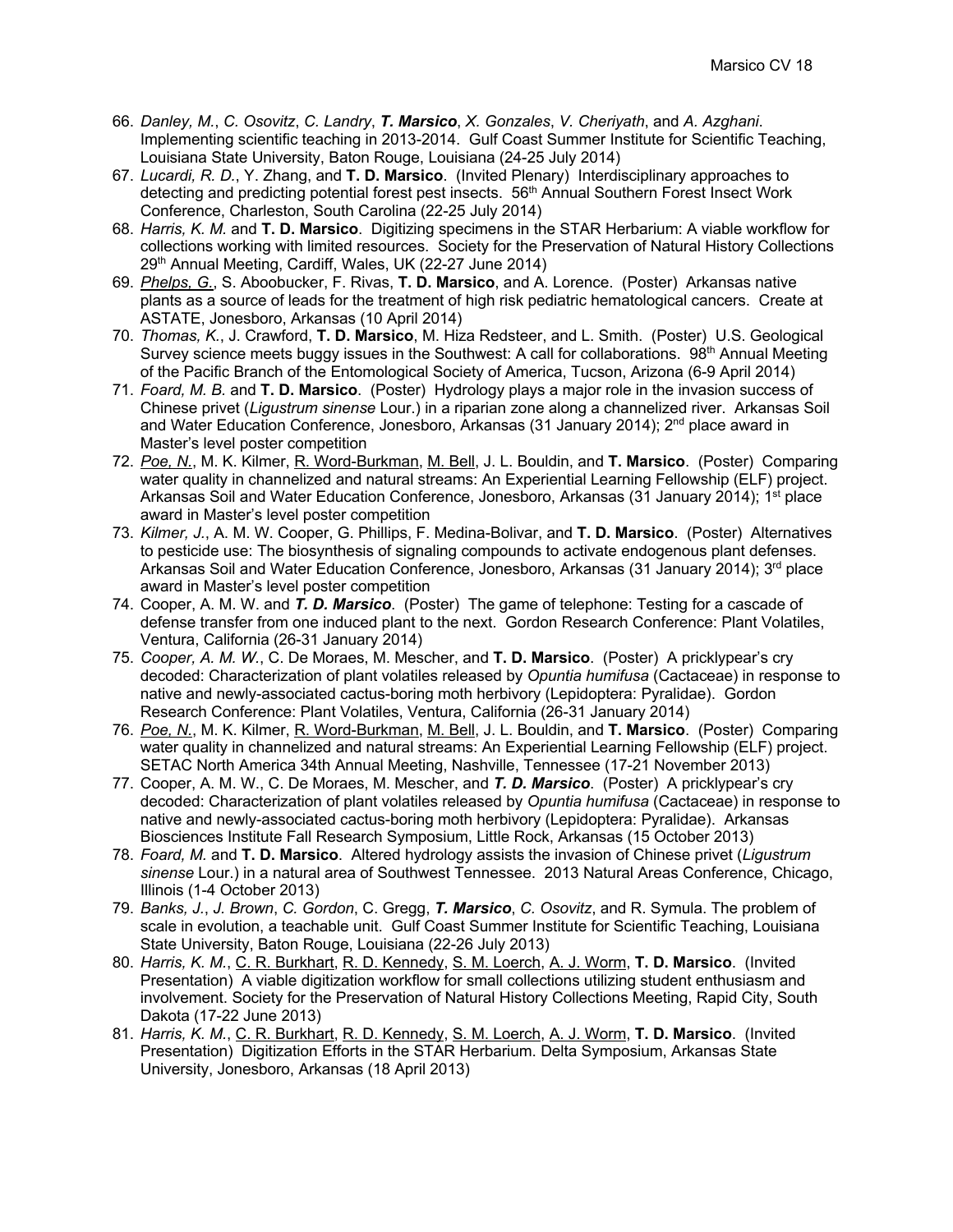- 82. *Burge, D. R. L.*, **T. D. Marsico**, J. Cobb, and J. L. Bouldin. Land-use practices in relation to wetland water quality of the Cache River, AR, USA. Association of Southeastern Biologists 2013 Annual Meeting, Charleston, West Virginia (10-13 April 2013)
- 83. *Burkhart, C. R.*, K. M. Harris, and **T. D. Marsico**. (Poster) Improvement of digital herbarium specimens through image stitching. Association of Southeastern Biologists 2013 Annual Meeting, Charleston, West Virginia (10-13 April 2013)
- 84. *Foard, M*. and **T. D. Marsico**. Understanding the role of hydrology in the invasion of Chinese privet (*Ligustrum sinense* Lour.). Association of Southeastern Biologists 2013 Annual Meeting, Charleston, West Virginia (10-13 April 2013)
- 85. *Harris, K. M.*, C. R. Burkhart, R. D. Kennedy, S. M. Loerch, A. J. Worm, and **T. D. Marsico**. Digitizing specimens in a small herbarium: A template for other collections working with limited resources. Association of Southeastern Biologists 2013 Annual Meeting, Charleston, West Virginia (10-13 April 2013)
- 86. *Marsico, T. D.*, M. P. Hardin, A. M. Woodard, and X. Huang. Comparison of gene expression profiles between a native cactus borer (*Melitara prodenialis*) and an invasive cactus borer (*Cactoblastis cactorum*) to assess unique responses to food source. Association of Southeastern Biologists 2013 Annual Meeting, Charleston, West Virginia (10-13 April 2013)
- 87. *Riley, K.*, A. M. Woodard, and **T. D. Marsico**. (Poster) Can they finish together? Development of a standard operating procedure for synchronization of a laboratory colony with two species of cactusfeeding moths (Lepidoptera: Pyralidae). Association of Southeastern Biologists 2013 Annual Meeting, Charleston, West Virginia (10-13 April 2013)
- 88. *Woodard, A. M.*, C. De Moraes, M. Mescher, and **T. D. Marsico**. A pricklypear's cry decoded: Characterization of plant volatiles released by *Opuntia humifusa* (Cactaceae) in response to native and newly-associated cactus-boring moth herbivory (Lepidoptera: Pyralidae). Association of Southeastern Biologists 2013 Annual Meeting, Charleston, West Virginia (10-13 April 2013); Winner of the Botanical Society of America Southeastern Section Student Poster Award
- 89. *Marsico, T. D.*, M. P. Hardin, A. M. Woodard, and X. Huang. (Poster) Aligning two pyralid moth transcriptomes to the annotated silkworm genome. NSF Bioinformatics Workshop to Foster Collaborative Research, Little Rock, Arkansas (3-5 March 2013); 3rd Place Poster Award for Faculty/Staff in the Biological Division
- 90. *Marsico, T. D***.** and A. M. Woodard. Do recent invasion frameworks downplay the community context of species invasions? A case study using an invasive phytophagous insect. 97<sup>th</sup> Annual Meeting of the Ecological Society of America, Portland, Oregon (5-10 August 2012)
- 91. *Marsico, T.*, B. Bennett, M. Huss, and F. Medina-Bolivar. (Poster) Recent advances in formal botanical education at Arkansas State University: an eye to the future. 3<sup>rd</sup> Annual Meeting of the American Council for Medicinally Active Plants, Jonesboro, Arkansas (22-25 May 2012)
- 92. *Harris, K. M.*, M. B. Foard, and **T. D. Marsico**. Understanding floristic diversity through a database of Greene County specimens. 96<sup>th</sup> Annual Arkansas Academy of Science Meeting, Southern Arkansas University, Magnolia, Arkansas (13-14 April 2012)
- 93. *Woodard, A. M.*, R. A. F. Warby, B. Rougeau, and **T. D. Marsico**. Identification of cactus-derived volatile organic compounds induced by cactus boring moth herbivory using SPME sampling and GC/IT-MS analysis. Joint Southeastern/Southwestern Branch Meeting, Entomological Society of America, Little Rock, Arkansas (4-7 March 2012)
- 94. *Marsico, T. D.*, A. M. Woodard, and G. N. Ervin. (Poster) Host plant defense signaling in response to a coevolved herbivore combats introduced herbivore attack. Gordon Research Conference: Plant Volatiles, Ventura, California (29 January-3 February 2012)
- 95. *Woodard, A.*, J. Hubstenberger, F. Medina-Bolivar, G. Phillips, and **T. D. Marsico**. (Poster) Biosynthesis of defense-priming volatiles from *Opuntia* associated with cactus boring moth (Lepidoptera: Pyralidae) herbivory. Gordon Research Conference: Plant Volatiles, Ventura, California (29 January-3 February 2012)
- 96. *Marsico, T. D.* (Invited symposium speaker) Consequences of direct defenses induced by cactusderived VOCs for the invasive cactus borer, *Cactoblastis cactorum* (Lepidoptera: Pyralidae). Entomology 2011, Reno, Nevada (13-16 November 2011)
- 97. *Woodard, A.*, J. Hubstenberger, F. Medina-Bolivar, G. Phillips, and **T. D. Marsico**. (Poster) Biosynthesis of defense-priming volatiles from *Opuntia* associated with cactus boring moth (Lepidoptera: Pyralidae) herbivory. Entomology 2011, Reno, Nevada (13-16 November 2011)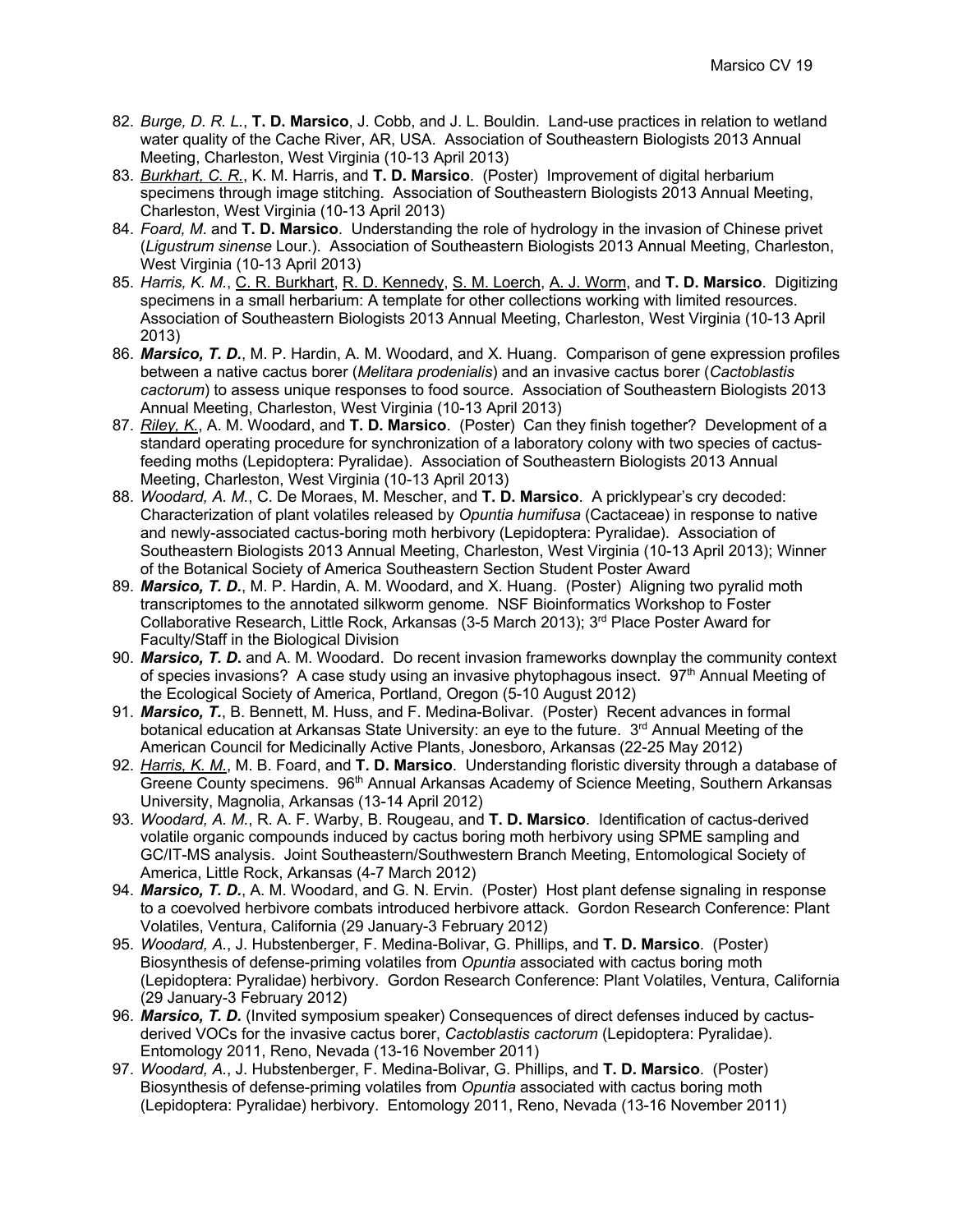- 98. *Burge, D.*, **T. D. Marsico**, and B. Justus. (Poster) Arkansas wetland flora structure 2011. Natural Areas Conference, Tallahassee, Florida (1-4 November 2011)
- 99. *Marsico, T. D.* Plant recognition and defense against coevolved insect herbivores: insights from a pricklypear/cactus borer study system. Arkansas P3 Center Symposium, Heber Springs, Arkansas (26-28 July 2011)
- 100. *Woodard, A. M.*, G. N. Ervin, and **T. D. Marsico**. (Poster) Defense priming as a mechanism to combat newly-associated insect herbivores. Arkansas P3 Center Symposium, Heber Springs, Arkansas (26-28 July 2011); 3<sup>rd</sup> place award
- 101. Woodard, A., G. Ervin, and *T. Marsico*. Defense priming as a mechanism to combat newlyassociated insect herbivores. Botany 2011, Healing the Planet, St. Louis, Missouri (9-13 July 2011)
- 102. *Foard, M.* and **T. Marsico**. (Poster) Chinese privet invasion decreases botanical species richness in a riparian forest. Botany 2011, Healing the Planet, St. Louis, Missouri (9-13 July 2011)
- 103. *Harris, K. M.*, M. B. Foard, and **T. D. Marsico**. The Greene County Vascular Flora Project. Create @ ASTATE, Arkansas State University, Jonesboro, Arkansas (12 April 2011)
- 104. *Marsico, T. D.***,** G. N. Ervin, and C. P. Brooks. (Poster) Putting hypothesized native-range phylogeographic patterns of *Cactoblastis cactorum* to the test using genetic and climatic data. International Biogeography Society 5<sup>th</sup> International Conference, Heraklio, Crete, Greece (7-11 January 2011)
- 105. **Marsico, T. D.**, A. M. Woodard, and *G. N. Ervin*. (Poster) Potential eavesdropping may cue inducible defenses against an invasive herbivore. Entomological Society of America Annual Conference, San Diego, California (12-15 December 2010)
- 106. *Harris, K. M.*, M. B. Foard, and **T. D. Marsico**. The Greene County Vascular Flora Project. Fall McNair Research Symposium, Arkansas State University, Jonesboro, Arkansas (6 December 2010)
- 107. *Harris, K. M.*, M. B. Foard, and **T. D. Marsico**. (Poster) The Greene County vascular flora project. 2010 McNair Research Conference, University of Arkansas, Fayetteville, Arkansas (4-5 November 2010)
- 108. *Marsico, T. D.* (Invited faculty presentation) Plant-plant signaling may cue inducible defenses against an invasive herbivore. Arkansas INBRE Research Conference, Fayetteville, Arkansas (15-16 October 2010)
- 109. *Marsico, T. D.*, A. M. Woodard, and G. N. Ervin. (Poster) Novel defenses in invasion resistance: potential eavesdropping may cue inducible defenses against an invasive herbivore. Arkansas P3 Center Symposium, Winthrop Rockefeller Institute, Petit Jean, Arkansas (15-17 August 2010)
- 110. *Perez, L.* and **T. D. Marsico**. (Poster) Testing multiple mitochondrial and nuclear genes for utility in *Cactoblastis cactorum* phylogeographic research. Research Internships in Science of the Environment (RISE) Student Symposium, Arkansas State University, Jonesboro, Arkansas (5 August 2010)
- 111. *Stephens, F.*, A. Woodard, and **T. D. Marsico**. (Poster) Analysis for a field key for identification of cactophagous moth eggsticks. Research Internships in Science of the Environment (RISE) Student Symposium, Arkansas State University, Jonesboro, Arkansas (5 August 2010)
- 112. *Marsico, T. D.*, A. M. Woodard, and G. N. Ervin. Novel defenses in invasion resistance: potential eavesdropping may cue inducible defenses against an invasive herbivore. 95<sup>th</sup> Ecological Society of America Annual Meeting, Pittsburgh, Pennsylvania (1-6 August 2010)
- 113. *Harris, K. M.*, M. B. Foard, and **T. D. Marsico**. The Greene County Vascular Flora Project. Summer McNair Research Symposium, Arkansas State University, Jonesboro, Arkansas (30 July 2010)
- 114. *Woodard, A. M.*, **T. D. Marsico**, and G. N. Ervin. (Poster) Evaluating differential defense response in two native cactus species. Biological Undergraduate Research Program Symposium, Mississippi State University, Starkville, Mississippi (16 April 2010)
- 115. *Marsico, T. D.*, G. N. Ervin, C. P. Brooks, B. A. Counterman, L. E. Wallace, and M. E. Welch. (Poster) Using next-generation sequencing approaches to investigate reciprocal recognition and response in plant-herbivore interactions. 7<sup>th</sup> Annual MidSouth Computational Biology and Bioinformatics Society (MCBIOS) Conference, Arkansas State University, Jonesboro, Arkansas (19- 20 February 2010)
- 116. *Sauby, K. E.*, **T. D. Marsico**, G. N. Ervin, and C. P. Brooks. Host community composition as a driver of the invasion of the exotic cactus moth, Cactoblastis cactorum. 94<sup>th</sup> Ecological Society of America Annual Meeting, Albuquerque, New Mexico (2-7 August 2009)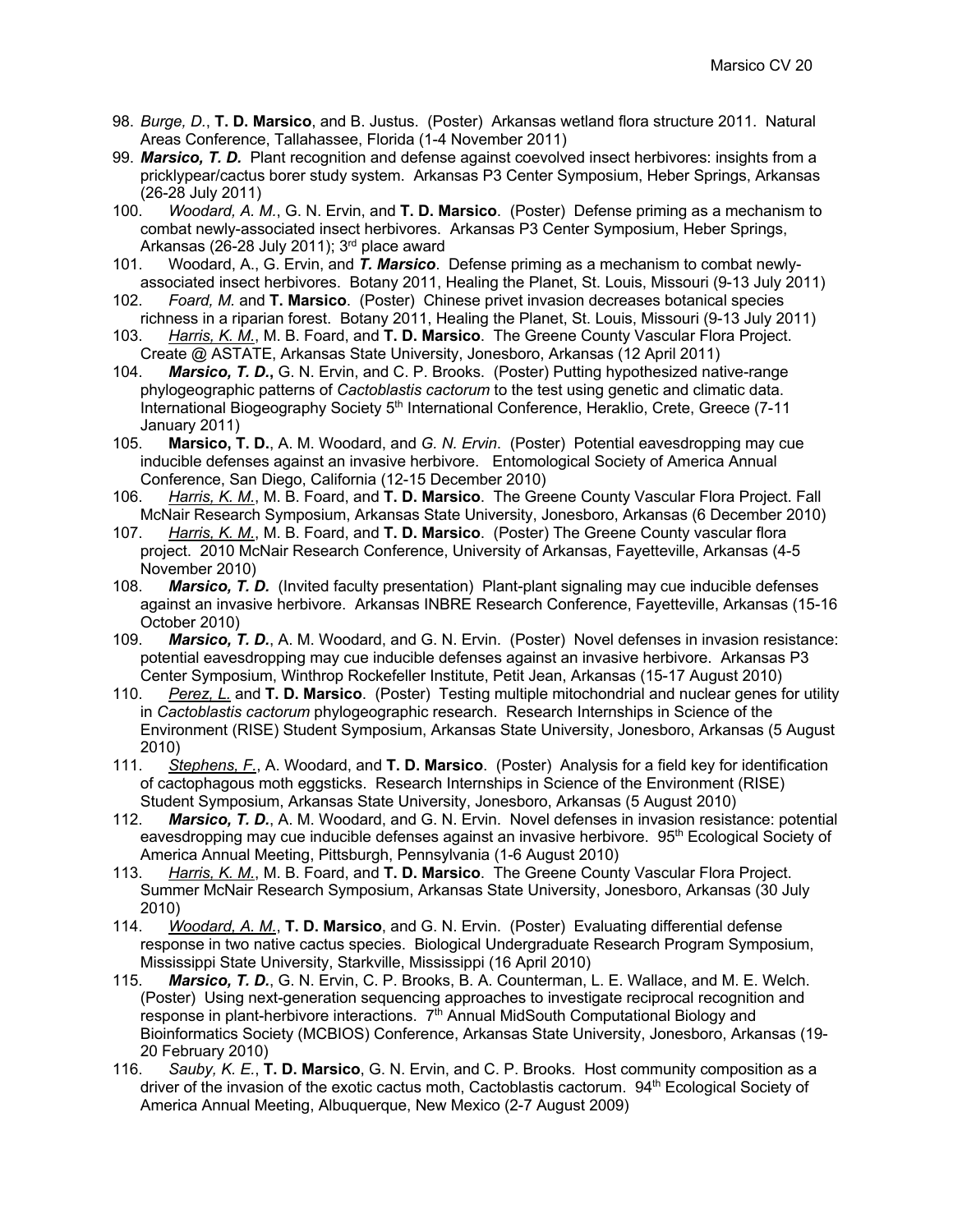- 117. *Sauby, K. E.*, **T. D. Marsico**, G. N. Ervin, and C. P. Brooks. Host community composition as a driver of the invasion of an exotic herbivore. 6<sup>th</sup> Annual Southeastern Ecology and Evolution Conference, University of Florida, Gainseville, Florida (27-29 March 2009)
- 118. *Marsico, T. D.*, C. P. Brooks, L. E. Wallace, M. E. Welch, and G. N. Ervin. (Poster) Genetic diversity within the native ranges of two cactophagous pyralid moths. Synthesizing Ecology and Evolution for the Study of Invasive Species, a workshop, Granlibakken Conference Center, Lake Tahoe, California (19-22 March 2009)
- 119. *Marsico, T. D.* Different patterns of seed dispersal are related to abundance in co-occurring *Lomatium* species. Southeastern Population Ecology and Evolutionary Genetics (SEPEEG), University of Georgia, Rock Eagle 4-H Center, Georgia (24-26 October 2008)
- 120. *Welch, M. E.*, C. Brooks, R. Brown, G. Ervin, J. McClure, **T. D. Marsico**, and L. Wallace. The phylogeography of the invasive cactus moth *Cactoblastis cactorum* in its native range. SEPEEG, University of Georgia, Rock Eagle 4-H Center, Georgia (24-26 October 2008)
- 121. *Marsico, T. D.* and J. J. Hellmann. Dispersal limitation at poleward range boundaries. 93rd Ecological Society of America Annual Meeting, Milwaukee, Wisconsin (3-8 August 2008)
- 122. *Marsico, T. D.* Constraints on geographic range shifts under climate change. NDEER 2007: Energy and the Environment, University of Notre Dame, Notre Dame, Indiana (10 October 2007)
- 123. *Marsico, T. D.* and J. J. Hellmann. (Poster) Dispersal limitation to climate-driven poleward range shifts: evidence from a *Lomatium* germination experiment. Challenges of Climate Change in the Great Lakes Region, University of Michigan Biological Station, Pellston, Michigan (26-27 July 2007)
- 124. *Marsico, T. D.* and J. J. Hellmann. Understanding factors limiting species' ranges to predict range shifts under climate change. Botany and Plant Biology Joint Congress, Chicago, Illinois (7-11 July 2007)
- 125. *Giordano, J.*, **T. D. Marsico**, and J. J. Hellmann. (Poster) Growth comparison of three *Lomatium* species under increased temperature and CO<sub>2</sub>. Botany and Plant Biology Joint Congress, Chicago, Illinois (7-11 July 2007)
- 126. *Marsico, T. D.*, J. J. Hellmann, and J. Romero-Severson. When the range periphery is an island: Understanding population structure in the core and periphery of the *Quercus garryana* species range. Midwest Ecology and Evolution Conference (MEEC), Kent State University, Kent, Ohio (9-11 March 2007)
- 127. *Gonzales, E.* and **T. D. Marsico**. The poop on endozoochory in Garry oak ecosystems. Garry Oak Research Colloquium 2007, Victoria, British Columbia, Canada (20 February 2007)
- 128. *Marsico, T. D.* (Poster) Are you primed? Using microsatellite markers to understand oak dispersal in a modified world. Plant Conservation in an Era of Global Climate Change, School of the Chicago Botanic Garden, Chicago, Illinois (21 October 2005)
- 129. **Marsico, T. D.** Vascular plant inventory of Richardson Bottoms Wildlife Viewing Area. 88<sup>th</sup> Annual Meeting of the Arkansas Academy of Science, Arkansas State University, Jonesboro, Arkansas (2-3 April 2004)
- 130. *Marsico, T. D.* On the rare endemic *Hydrophyllum brownei* Kral & Bates (Browne's Waterleaf): New population information and a recommendation for change in status.  $87<sup>th</sup>$  Annual Meeting of the Arkansas Academy of Science, University of Arkansas, Fayetteville, Arkansas (4-5 April 2003)

## Attended

- § Workflows for Herbarium Digitization Workshop, Valdosta State University, Valdosta, Georgia (26-30 January 2015)
- § 2012 NSF S-STEM Projects Meeting, Arlington, Virginia (14-16 October 2012)
- § 51st Annual Systematics Symposium, Latin American Biogeography, Missouri Botanical Garden, St. Louis, Missouri (8-10 October 2004)
- § Inaugural meeting of the Ancient Cross Timbers Consortium, Gilcrease Museum, Tulsa, Oklahoma (30 April 2004)
- § Midwest Ecology and Evolution Conference (MEEC), University of Notre Dame, South Bend, Indiana (5-7 March 2004)
- Rare and Invasive Plants of Arkansas Conference, University of Arkansas Center for Continuing Education, Fayetteville, Arkansas (23-24 October 2003)
- § 50th Annual Systematics Symposium, Species Reconsidered, Missouri Botanical Garden, St. Louis, Missouri (10-11 October 2003)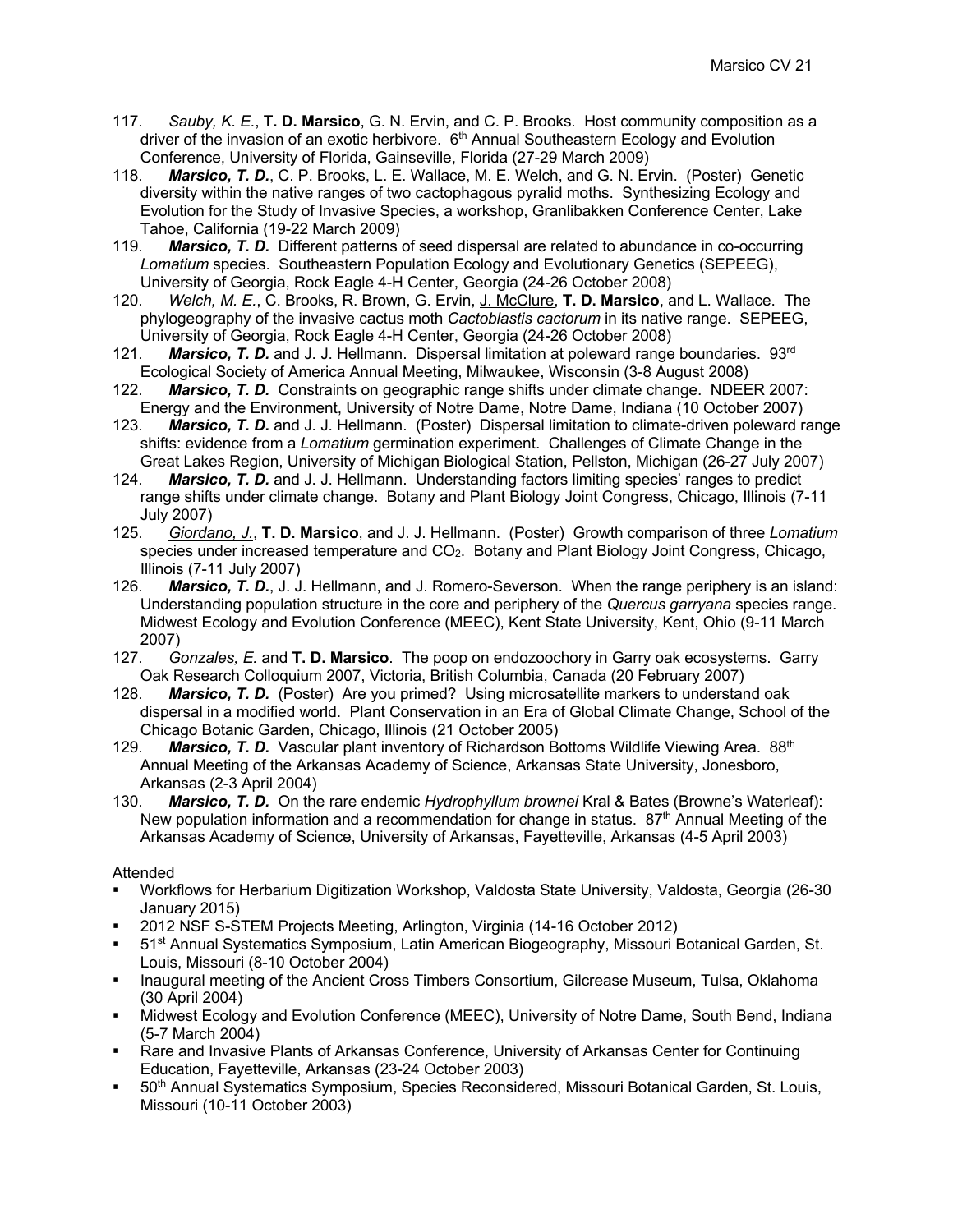- Upland Oak Ecology Symposium: History, Current Conditions, and Sustainability, Radisson Hotel, Fayetteville, Arkansas (7-10 October 2002)
- § 48th Annual Systematics Symposium, Biological Invasions, Missouri Botanical Garden, St. Louis, Missouri (12-13 October 2001)
- § 85th Annual Meeting of the Arkansas Academy of Science, University of Central Arkansas, Conway, Arkansas (April 2001)

## **Invited Seminars**

- 1. Making the Most of the Legacy, Arkansas Native Plant Society Fall 2016 meeting, Mena, Arkansas (24 September 2016)
- 2. Education and Outreach Webinar Series: Connecting Students to Citizen Science and Curated Collections, iDigBio 5<sup>th</sup> seminar in the series, presenters: Erica Krimmel and Travis Marsico (18 May 2016)
- 3. A First Glimpse of Plant Species Diversity along an Elevation Gradient on a Tropical Volcano, Arkansas State University, Jonesboro, Arkansas (April 2016)
- 4. Herbarium Collections in Action: Using Specimens in Research and Teaching, Christian Brothers University, Memphis, Tennessee (April 2015)
- 5. Defense-Free-Space Invaders, University of Mississippi (October 2014)
- 6. 2-day workshop to teach undergraduate students DNA Barcoding for Plant Species Identification, University of Puerto Rico, Mayagüez (May 2014)
- 7. Defense-Free-Space Invaders, Louisiana State University (May 2014)
- 8. Activities at the Arkansas State University Herbarium (STAR)—Part II, Craighead County Master Gardeners monthly meeting, (April 2014)
- 9. Stop and Smell the Roses: They Are Trying to Tell You Something! Arkansas Native Plant Society Spring Meeting (May 2012)
- 10. Activities at the Arkansas State University Herbarium (STAR), Craighead County Master Gardeners monthly meeting, (March 2012)
- 11. Sending the Alarm: Evidence for Defense Priming Against Insect Herbivores by Eavesdropping Plants, University of Arkansas (September 2010)
- 12. Insect Invasions and the Role of Host Plant Defenses, University of Central Arkansas (April 2010)
- 13. Next-Generation Sequencing Platforms: The Similarities, Differences, and Applications of High-Throughput Technologies, Arkansas State University (February 2010)
- 14. The Genetics of Colonizing Species, Arkansas State University (April 2009)
- 15. Past and Present Geographic Range Shifts: A Conservation Perspective, Mississippi State University (May 2008)
- 16. Predicting Plant Responses to Climate Change: Evidence from the Past, Present, and Future, Hampden-Sydney College (February 2008) and University of Findlay (February 2008)
- 17. Unlocking the Mysteries of Long-Distance Dispersal, Wittenberg University (November 2007)
- 18. Factors Limiting Species' Ranges and the Importance of Abundance, University of Tennessee (February 2007)

# **Seminar Speakers Hosted at Arkansas State University**

- 1. Dr. Suneeti Jog, Murray State University, Murray, Kentucky. Towards rapid assessment of wetland biological condition using indicator species. (17 April 2019)
- 2. Dr. Dwayne Estes, Southeastern Grasslands Initiative, Austin Peay State University, Clarksville, Tennessee. Southeastern Grasslands Initiative (10 October 2018)
- 3. Bill Holimon, Department of Arkansas Heritage, Arkansas Natural Heritage Commission, Little Rock, Arkansas. Ecology of the red-cockaded woodpecker (Picoides borealis) and recovery efforts of this endangered species in Arkansas (3 October 2018)
- 4. Renee Molina, Maderas Rainforest Conservancy, Miami, Florida. Family sustainable farming and the birth of Maderas Rainforest Conservancy (29 August 2018)
- 5. Dr. Adam Siepielski, Department of Biological Sciences, University of Arkansas, Fayetteville, Arkansas. The major features of natural selection in the wild (18 April 2018)
- 6. Dr. Chelsea Cunard, Department of Biological Sciences, Arkansas State University, Jonesboro, Arkansas. The journey of invasive plants: examining prevention and long-term dynamics (30 November 2016)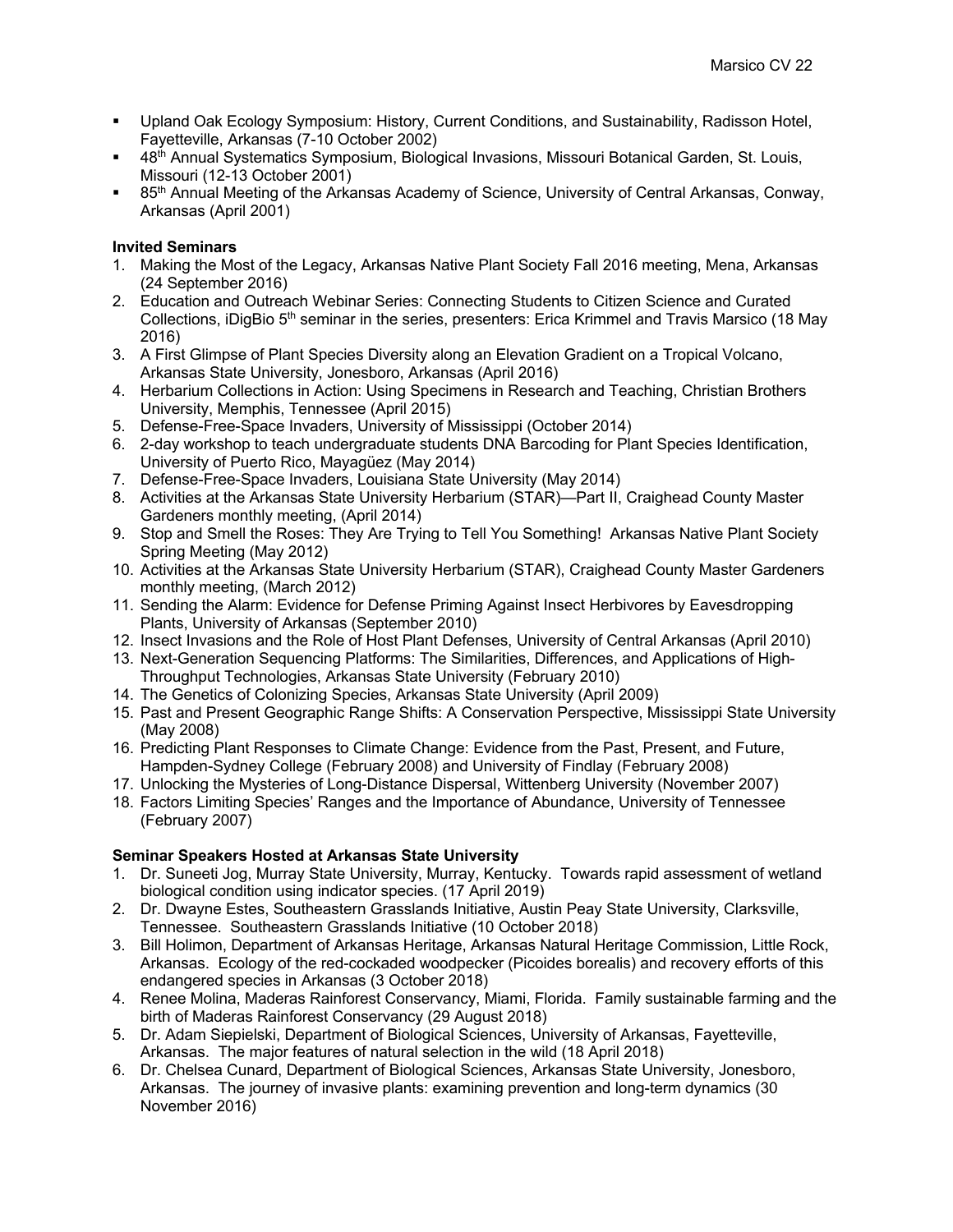- 7. Dr. Kamal Gandhi, Daniel B. Warnell School of Forestry and Natural Resources, University of Georgia, Athens, Georgia. Unraveling of forest processes due to invasion by the exotic emerald ash borer (2 September 2015)
- 8. Dr. Shannon Pelini, Department of Biological Sciences, Bowling Green State University, Bowling Green, Ohio. Insect experiments reveal idiosyncratic warming responses across latitude and ecological hierarchy (12 March 2014)
- 9. Dr. Daniel Herms, Chair, Department of Entomology, The Ohio State University, Ohio. The emerald ash borer invasion of North America: ecological impacts and the quest for resistance (11 December 2013)
- 10. Dr. Jessica Hellmann, Department of Biological Sciences, University of Notre Dame, South Bend, Indiana. Constraints on species' range change under climate change: studies in genomic biology and ways that humans might help (24 April 2013)
- 11. Dr. Esra Ozdenerol, Department of Earth Sciences, University of Memphis, Memphis, Tennessee. The accuracy of detection of Chinese privet in Shelby Farms Park using the Woldview-2 Imagery (15 February 2012)
- 12. Dr. Jessica Gurevitch, Chair, Department of Ecology and Evolution, Stony Brook University, Stony Brook, New York. Biological invasions: a conceptual framework and systematic review (9 March 2011)
- 13. Dr. Gary Ervin, Department of Biological Sciences, Mississippi State University, Starkville, Mississippi. Combining biological datasets and predictive modeling in conservation planning (16 February 2011)
- 14. Dr. Erin Espeland, USDA ARS NPARL, Sydney, Montana. Transgenerational plasticity as a force to enhance or constrain local adaptation in invasive species (20 October 2010)
- 15. Dr. Sally Entrekin, Department of Biological Sciences, University of Central Arkansas, Conway, Arkansas. Anthropogenic alterations change aquatic food web structure of headwater streams (17 March 2010)

# **Public Service and Outreach**

- Plant Mounting Workshop, STEM Fest at A-State, middle school student groups learned to mount museum-quality plant specimens (October 2019)
- WeDigBio Transcription Blitz, A-State student event with 52 participants and over 1000 transcriptions in a single day (October 2019)
- Bearitage Field Station Bioblitz, Plant Identifications and leading a student group on Bottomland Hardwoods Hike (October 2019)
- Plant Mounting Workshop, Led a specimen mounting workshop for 84 Valley View School  $5<sup>th</sup>$  graders (November 2018)
- WeDigBio Transcription Blitz, A-State student event with over 50 participants and 1460 transcriptions in a single day (October 2018)
- § WeDigBio Transcription Blitz, A-State student event with 75 participants and over 2500 transcriptions in a single day (October 2017)
- § Bearitage Field Station Bioblitz, Plant Identifications and leading student group (October 2017)
- § Invited Lecture, Marsico Family Sabbatical on Isla de Ometepe, Nicaragua, Twin Lakes Baptist Church, Mountain Home, Arkansas (October 2017)
- WeDigBio Transcription Blitz, A-State student event with over 50 participants and 1300 transcriptions in a single day (October 2016)
- § Bearitage Field Station Bioblitz, Plant Identifications and leading student group (October 2016)
- FaceTime Question and Answer, Garlic Growing Experiment, Mrs. Stanton's 6<sup>th</sup> grade classes, Euper Lane Elementary School, Fort Smith, Arkansas (March 2016)
- § Volunteer Outreach Participant, Plant-Pollinator Adaptation, DNA Day and Spring Spectacular, for mid-level students from area schools, Arkansas State University, Jonesboro, Arkansas (March 2016)
- Volunteer Lecture, Nicaragua Biodiversity, Mrs. Sutterfield's 2<sup>nd</sup> grade class, Fox Meadow Elementary, Jonesboro, Arkansas (February 2016)
- § Volunteer Lecture, Earth's Rotation and Revolution and their Impact on Weather, Climate, and Monarch Butterfly Migration, Mrs. Sutterfield's 2<sup>nd</sup> grade class, Fox Meadow Elementary, Jonesboro, Arkansas (December 2015)